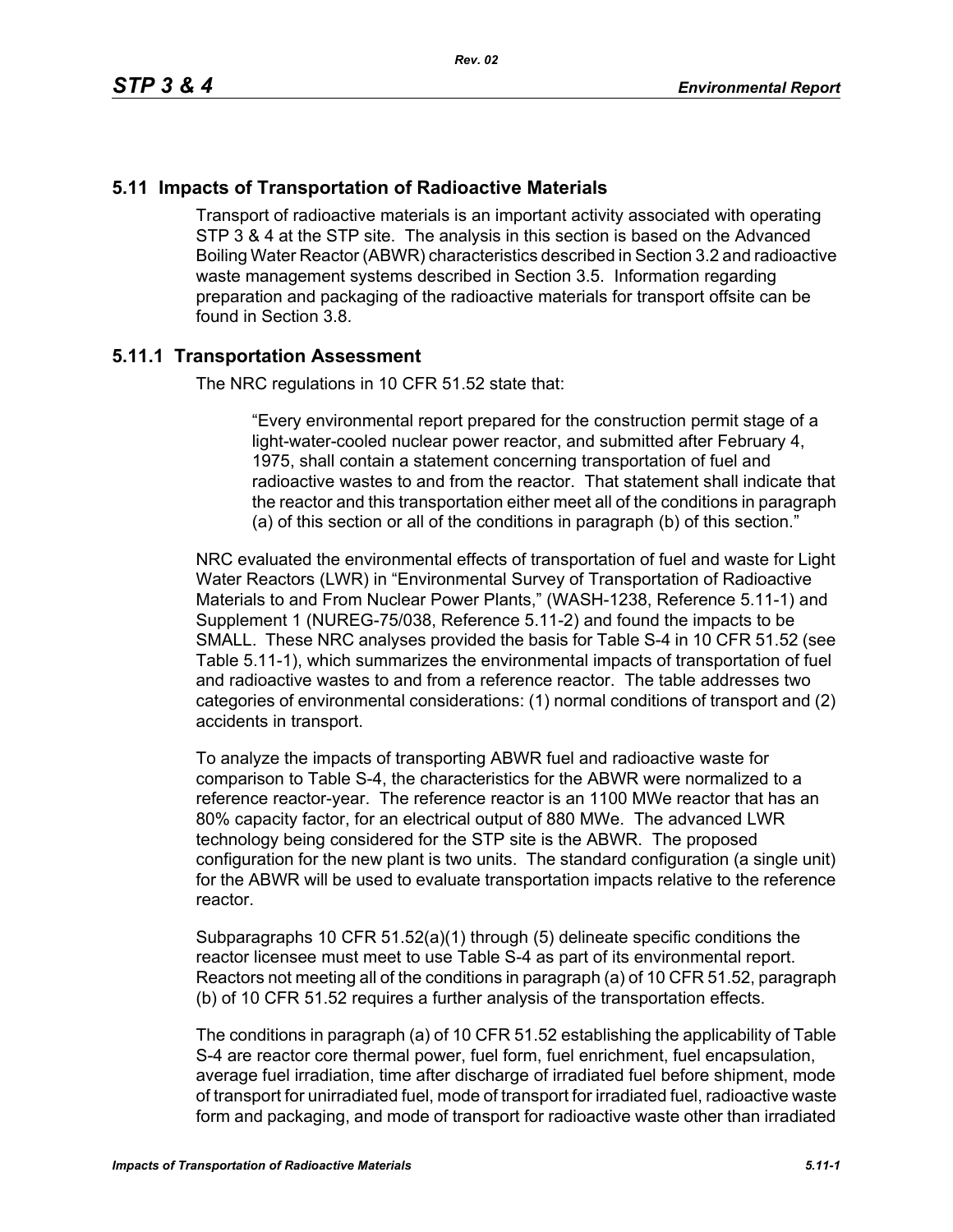fuel. The following subsections describe the characteristics of the ABWR relative to the conditions of 10 CFR 51.52 for use of Table S-4.

## **5.11.1.1 Reactor Core Thermal Power**

Subparagraph 10 CFR 51.52(a)(1) requires that the reactor have a core thermal power level not exceeding 3800 megawatts. The reference ABWR has a thermal power rating of 3926 MWt (Reference 5.11-3) and exceeds this condition.

The core power level was established as a condition because, for the LWRs being licensed when Table S-4 was promulgated, higher power levels typically indicated the need for more fuel and therefore more fuel shipments than were evaluated for Table S-4. This is not the case for the new LWR designs due to the higher unit capacity and higher burnup for these reactors. The annual fuel reloading for the reference reactor analyzed in WASH-1238 was 30 metric tons of uranium (MTU). The annual fuel loading for the ABWR is approximately 42 MTU. When normalized to equivalent electric output, the annual fuel requirement for the ABWR is approximately 29 MTU, roughly equal to that of the reference LWR.

## **5.11.1.2 Fuel Form**

Subparagraph 10 CFR 51.52(a)(2) requires that the reactor fuel be in the form of sintered uranium dioxide (UO2) pellets. The reference ABWR uses a sintered UO2 pellet fuel form (Reference 5.11-3) and meets this condition.

## **5.11.1.3 Fuel Enrichment**

Subparagraph 10 CFR 51.52(a)(2) requires that the reactor fuel have a U-235 enrichment not exceeding four percent by weight. For the ABWR, the enrichment of the initial core averages approximately 2.2% (Reference 5.11-3) and the average for reloads is approximately 3.2%. The ABWR fuel meets the four percent U-235 condition.

## **5.11.1.4 Fuel Encapsulation**

Subparagraph 10 CFR 51.52(a)(2) requires that the reactor fuel pellets be encapsulated in Zircaloy rods. The ABWR fuel uses Zircaloy-2 cladding (Reference 5.11-3) and meets this condition.

## **5.11.1.5 Average Fuel Irradiation**

Subparagraph 10 CFR  $51.52(a)(3)$  requires that the average burnup not exceed 33,000 MW-days per MTU. The average burnup is 32,300 MW-days per MTU for the ABWR, which meets this condition.

## **5.11.1.6 Time after Discharge of Irradiated Fuel before Shipment**

Subparagraph 10 CFR 51.52(a)(3) requires that no irradiated fuel assembly be shipped until at least 90 days after it is discharged from the reactor. The WASH-1238 analysis for Table S-4 assumes 150 days of decay time before shipment of any irradiated fuel assemblies. NUREG/CR-6703 (Reference 5.11-4), which updated this analysis to extend Table S-4 to burnups of up to 62,000 MW-days per MTU, assumes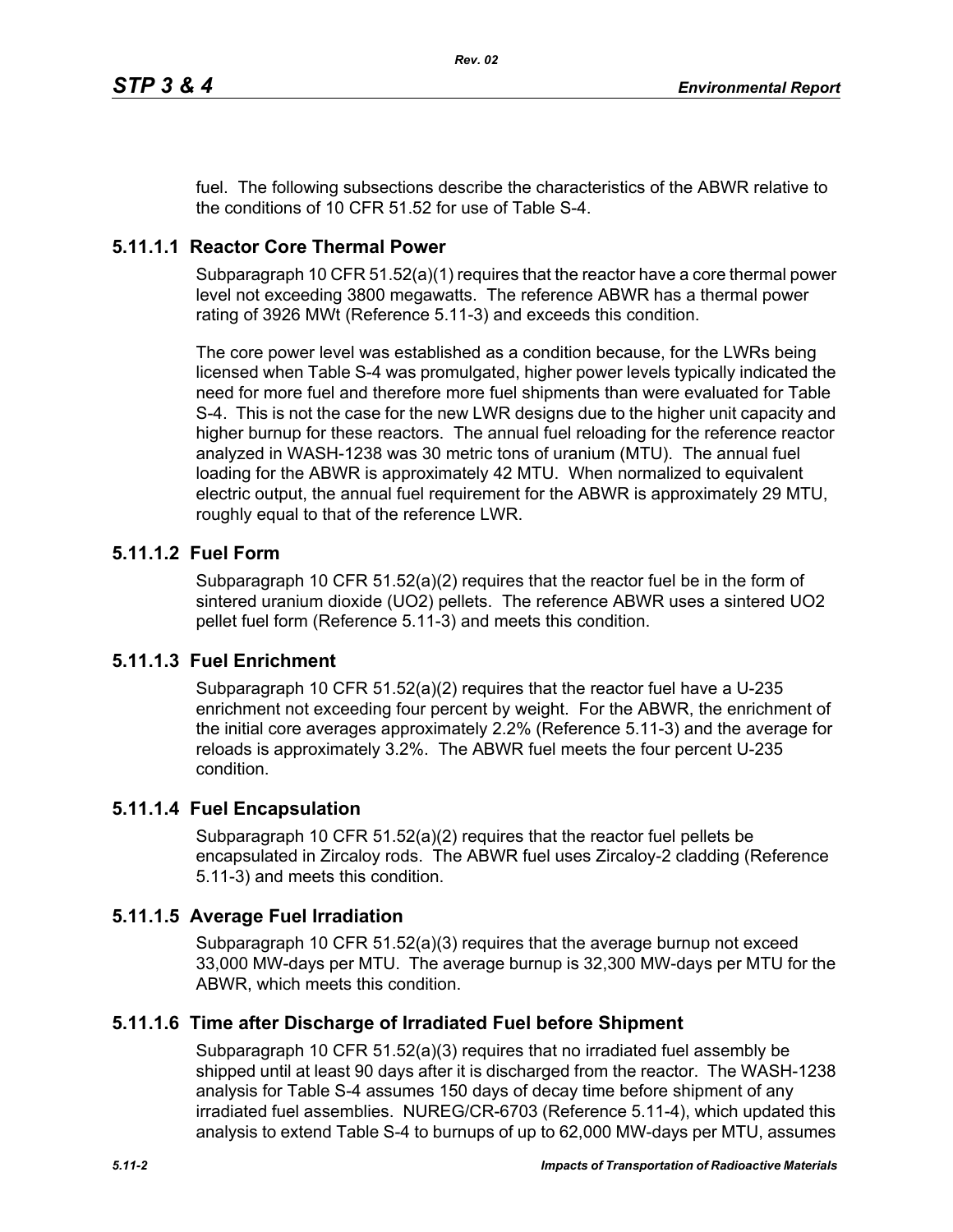a minimum of five years between removal from the reactor and shipment. Five years is the minimum decay time expected before shipment of irradiated fuel assemblies. The U.S. Department of Energy's (DOE's) contract for acceptance of spent fuel, as set forth in 10 CFR 961, Appendix E, requires a five-year minimum cooling time. In addition, NRC specifies five years as the minimum cooling period when it issues certificates of compliance for casks used for shipment of power reactor fuel (Reference 5.11-5). As described in Section 3.5, the ABWR units will have storage capacity exceeding that needed to accommodate five-year cooling of irradiated fuel prior to transport off site. The ABWR meets the minimum 90-day storage condition.

## **5.11.1.7 Radioactive Waste Form and Packaging**

Subparagraph 10 CFR 51.52(a)(4) requires that, with the exception of spent fuel, radioactive waste shipped from the reactor be packaged and in a solid form. As described in Subsection 3.5.4, STPNOC will process to a solid form, if required, and package the radioactive waste generated by the ABWR. STPNOC will comply with NRC (10 CFR 71) and DOT (49 CFR 173 and 178) packaging and transportation regulations for the shipment of radioactive material. Therefore, the ABWR meets this condition.

## **5.11.1.8 Transportation of Unirradiated Fuel**

Subparagraph 10 CFR 51.52(a)(5) requires that unirradiated fuel be shipped to the reactor site by truck. Fuel is currently transported to STP 1 & 2 by truck. STPNOC will receive fuel via truck shipments for STP 3 & 4.

Table S-4 includes a condition that the truck shipments not exceed 73,000 pounds as governed by federal or state gross vehicle weight restrictions. The fuel shipments to the STP site will comply with federal and state weight restrictions. Therefore, the ABWR meets this condition.

## **5.11.1.9 Transportation of Irradiated Fuel**

Subparagraph 10 CFR 51.52(a)(5) allows for truck, rail, or barge transport of irradiated fuel. DOE is responsible for spent fuel transportation from reactor sites to the repository and will make the decision on transport mode as specified in 10 CFR 961. For the impacts analysis described in Subsection 5.11.2, STP assumed that all spent fuel shipments will be made using legal weight trucks, which is a conservative assumption for this analysis. Therefore, the ABWR meets this condition.

## **5.11.1.10 Transportation of Radioactive Waste other than Irradiated Fuel**

Subparagraph 10 CFR 51.52(a)(5) requires that the mode of transport of radioactive waste other than irradiated fuel be either truck or rail. STPNOC will ship this radioactive waste from the ABWR units by truck.

Radioactive waste shipments are subject to a weight limitation of 73,000 pounds per truck. Radioactive waste from the ABWR will comply with federal or state weight restrictions. Therefore, the ABWR meets this condition.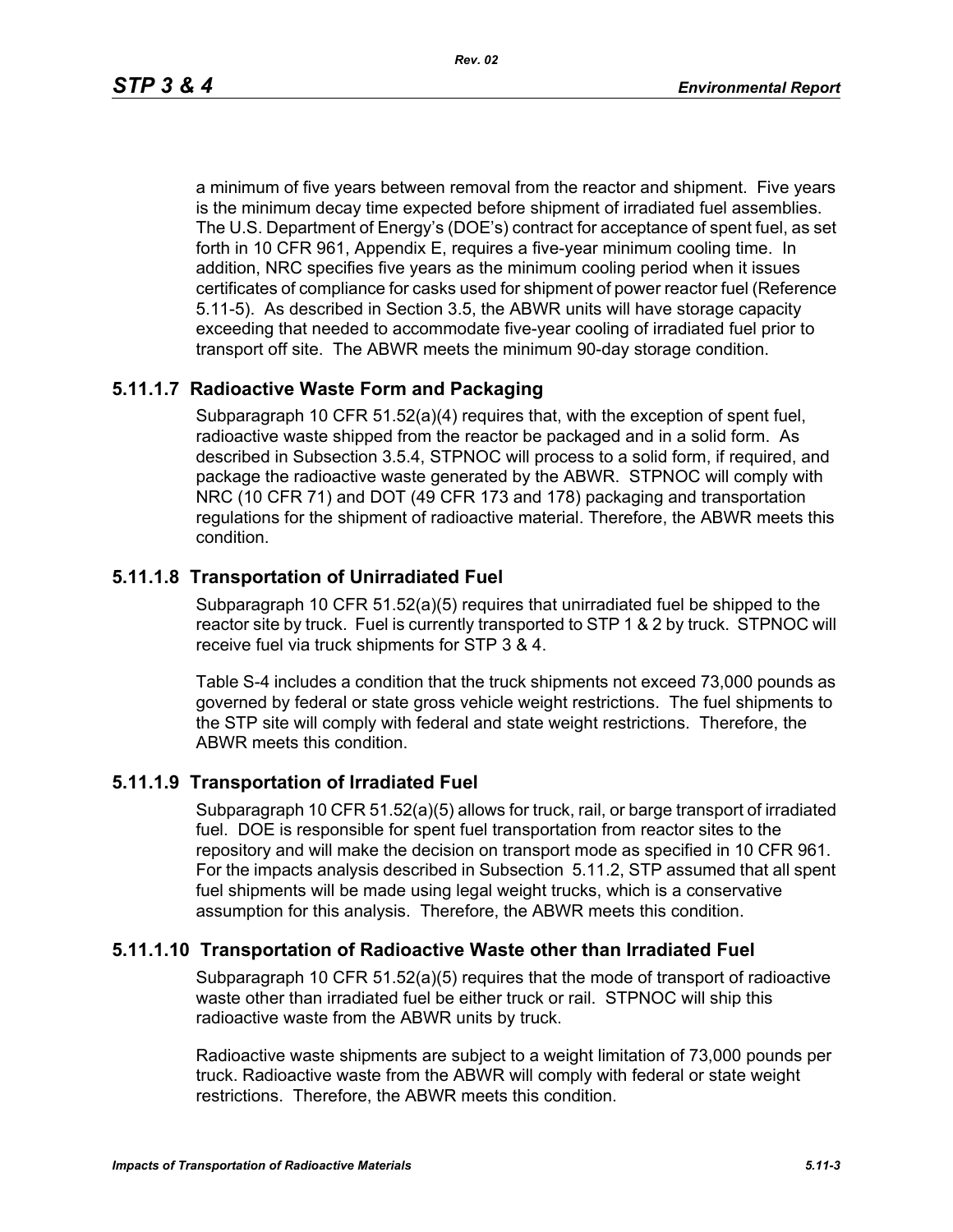## **5.11.1.11 Number of Truck Shipments**

Table S-4 limits traffic density to less than one truck shipment per day or three rail cars per month. STP has estimated the number of truck shipments that will be required assuming that all radioactive materials (fuel and waste) are received at the site or transported offsite via truck.

Table 5.11-2 summarizes the number of truck shipments of unirradiated fuel. The table also normalizes the number of shipments to the electrical output for the reference reactor analyzed in WASH-1238. When normalized for electrical output, the number of truck shipments of unirradiated fuel for the ABWR is approximately equal to the number of truck shipments estimated for the reference LWR.

For the ABWR, the initial core load is approximately 151 MTU per unit and the annual reload requirements are estimated at approximately 42 MTU per year per unit. This equates to about 872 fuel assemblies in the initial core (assuming 0.17388 MTU per fuel assembly) and 244 fuel assemblies per year for refueling. The fuel assemblies would be packaged two per container. Truck shipments would be able to accommodate 14 containers for a total of 28 fuel assemblies per shipment. The capacity of a truck shipment would be the same for the initial core and the reloads.

The numbers of spent fuel shipments were estimated as follows. For the reference LWR analyzed in WASH-1238, NRC assumed that 60 shipments per year will be made, each carrying 0.5 MTU of spent fuel. This amount is equivalent to the annual refueling requirement of 30 MTU per year for the reference LWR. For this transportation analysis, STP assumed that it would also ship spent fuel from the ABWR at a rate equal to the annual refueling requirement. The shipping cask capacities used to calculate annual spent fuel shipments were assumed to be the same as those for the reference LWR (0.5 MTU per legal weight truck shipment). This results in 85 shipments per year for one ABWR. After normalizing for electrical output, the number of spent fuel shipments is 59 per year for the ABWR. The normalized spent fuel shipments for the ABWR would be approximately the same as the reference reactor that was the basis for Table S-4.

Table 5.11-3 presents estimates of annual waste volumes and numbers of truck shipments. The values are normalized to the reference LWR analyzed in WASH-1238. The normalized annual waste volumes and waste shipments for the ABWR will be less than the reference reactor that was the basis for Table S-4.

The normalized total numbers of truck shipments of fuel and radioactive waste to and from the reactor are estimated at 96 per year for the ABWR. These radioactive material transportation estimates are well below the one truck shipment per day condition given in 10 CFR 51.52, Table S-4. Doubling the estimated number of truck shipments to account for empty return shipments still results in number of shipments well below the one-shipment-per-day condition. Therefore, the ABWR meets this condition.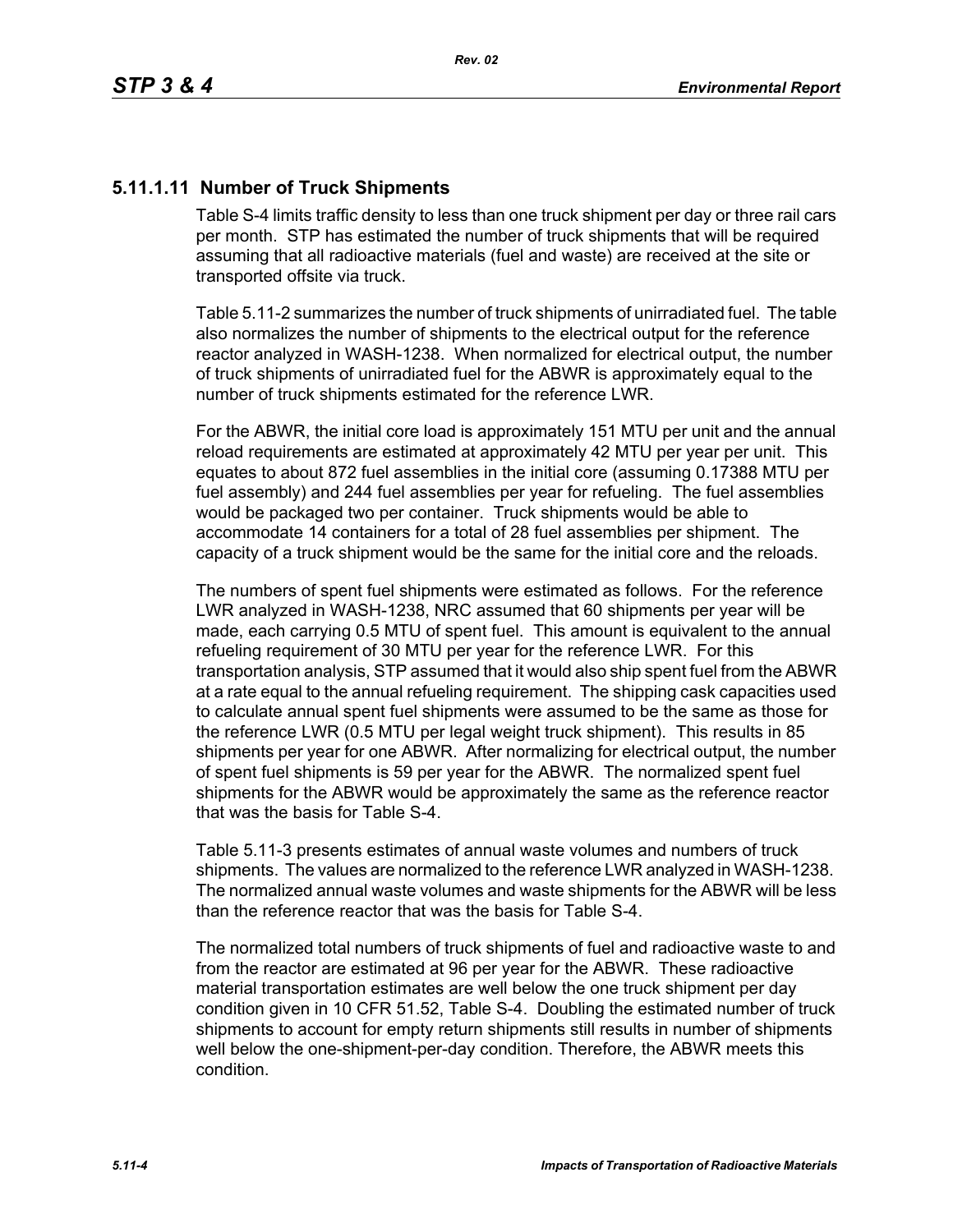## **5.11.1.12 Summary**

Table 5.11-4 summarizes the reference conditions in paragraph (a) of 10 CFR 51.52 for use in Table S-4, and the values for the ABWR. The ABWR does not meet the condition for rated thermal power. Therefore, Subsection 5.11.2 and Section 7.4 present additional analyses of fuel transportation effects for normal conditions and accidents, respectively. Transportation of radioactive waste is consistent with the conditions assumed in References 5.11-1 and 5.11-2 and no further analysis is required.

## **5.11.2 Incident-Free Transportation Impacts Analysis**

Environmental impacts of incident-free transportation of fuel are discussed in this section. Transportation accidents are discussed in Section 7.4.

NRC analyzed the transportation of radioactive materials in its assessments of environmental impacts for the proposed/approved ESP sites at North Anna, Clinton, and Grand Gulf (Reference 5.11-6, 5.11-7, and 5.11-8). The NRC analyses were reviewed for guidance in assessing transportation impacts for the ABWR units at the STP site.

## **5.11.2.1 Transportation of Unirradiated Fuel**

Table S-4 of 10 CFR 51.52 includes conditions related to radiological doses to transport workers and members of the public along transport routes. These doses, based on calculations in WASH-1238, are a function of the radiation dose rate emitted from the unirradiated fuel shipments, the number of exposed individuals and their locations relative to the shipment, the time of transit (including travel and stop times), and the number of shipments to which the individuals are exposed. In its assessments of environmental impacts for proposed ESP sites, NRC calculated the radiological dose impacts of unirradiated fuel transportation using the RADTRAN 5 computer code. The RADTRAN 5 calculations estimated worker and public doses associated with annual shipments of unirradiated fuel.

One of the key assumptions in WASH-1238 for the reference LWR unirradiated fuel shipments is that the radiation dose rate at one meter from the transport vehicle is about 0.1 millirem per hour. This assumption was also used by NRC to analyze advanced LWR unirradiated fuel shipments for the proposed ESP sites. This assumption is reasonable for all of the advanced LWR types because the fuel materials will all be low-dose-rate uranium radionuclides and will be packaged similarly (inside a metal container that provides little radiation shielding). The per-shipment dose estimates are "generic" (i.e., independent of reactor technology) because they were calculated based on an assumed external radiation dose rate rather than the specific characteristics of the fuel or packaging. Thus, the results can be used to evaluate the impacts for any of the advanced LWR designs. Other input parameters used in the NRC radiation dose analysis for advanced LWR unirradiated fuel shipments are summarized in Table 5.11-5. The results for this "generic" fresh fuel shipment based on the RADTRAN 5 analyses are as follows: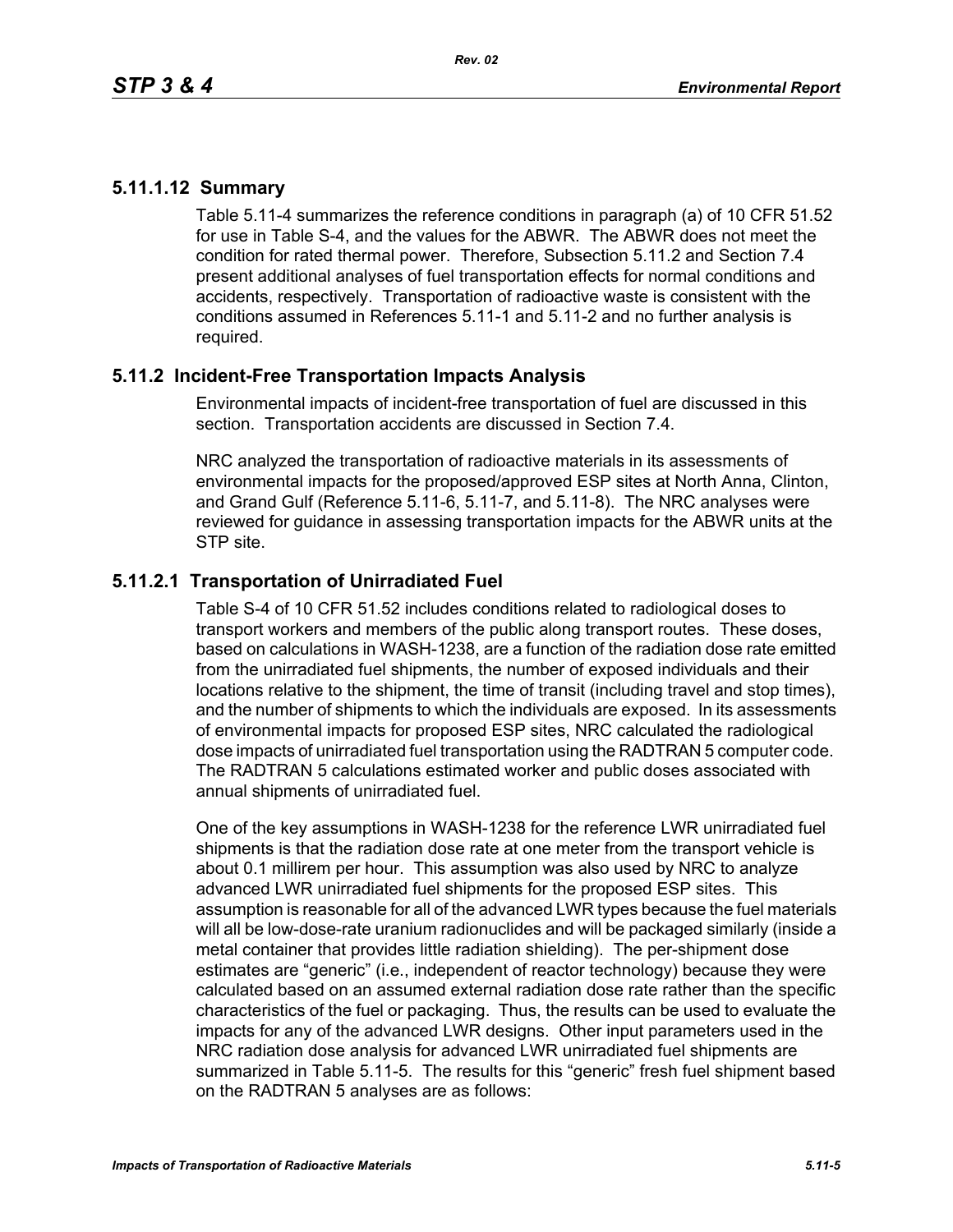| <b>Population Component</b>                                              | <b>Dose</b>                          |
|--------------------------------------------------------------------------|--------------------------------------|
| Transport workers                                                        | 0.00171 person-rem/shipment          |
| General public (Onlookers – persons at stops<br>and sharing the highway) | 0.00665 person-rem/shipment          |
| General public (Along Route – persons living<br>near a highway)          | 1.61 x $10^{-4}$ person-rem/shipment |

From a review of the NRC analysis, it was concluded that these unit dose values could be used to estimate the impacts of transporting unirradiated fuel to an ABWR at the STP site. Based on the parameters used in the analysis, these per-shipment doses are expected to conservatively estimate the impacts for fuel shipments to a site in the STP region of interest. For example, the average shipping distance of 2000 miles used in the NRC analyses is likely to exceed the shipping distance for fuel deliveries to the STP site. The fuel shipments are expected to originate at a fabrication facility located in Columbia, South Carolina and travel less than 1200 miles to the STP site.

The unit dose values were combined with the average annual shipments of unirradiated fuel to calculate annual doses to the public and workers that can be compared to Table S-4 conditions. The numbers of unirradiated fuel shipments were normalized to the reference reactor analyzed in WASH-1238. The numbers of shipments per year were obtained from Table 5.11-2. The results are presented in Table 5.11-6. As shown, the calculated radiation doses for transporting unirradiated fuel to the STP site are a small fraction of the Table S-4 conditions that apply to all radioactive materials transportation.

Although radiation may cause cancers at high doses and high dose rates, currently there are no data that unequivocally establish the occurrence of cancer following exposures to low doses, below about 10 rem. However, radiation protection experts conservatively assume that any amount of radiation may pose some risk of causing cancer or a severe hereditary effect and that the risk is higher for higher radiation exposures. Therefore, a linear, no-threshold dose response relationship is used to describe the relationship between radiation dose and detriments such as cancer induction. Simply stated, any increase in dose, no matter how small, results in an incremental increase in health risk. This theory is accepted by the NRC as a conservative model for estimating health risks from radiation exposure, recognizing that the model may overestimate those risks. A recent review by the National Academy of Sciences Committee to Assess Health Risks from Exposure to Low Levels of Ionizing Radiation supports the linear no-threshold model (Reference 5.11-9).

Based on this model, the risk to the public from radiation exposure is estimated using the nominal probability coefficient for total detriment (730 fatal cancers, nonfatal cancers, and severe hereditary effects per million person-rem) from International Commission on Radiation Protection Publication 60 (Reference 5.11-10). All the public collective doses presented in Table 5.11-6 are less than 0.1 person-rem per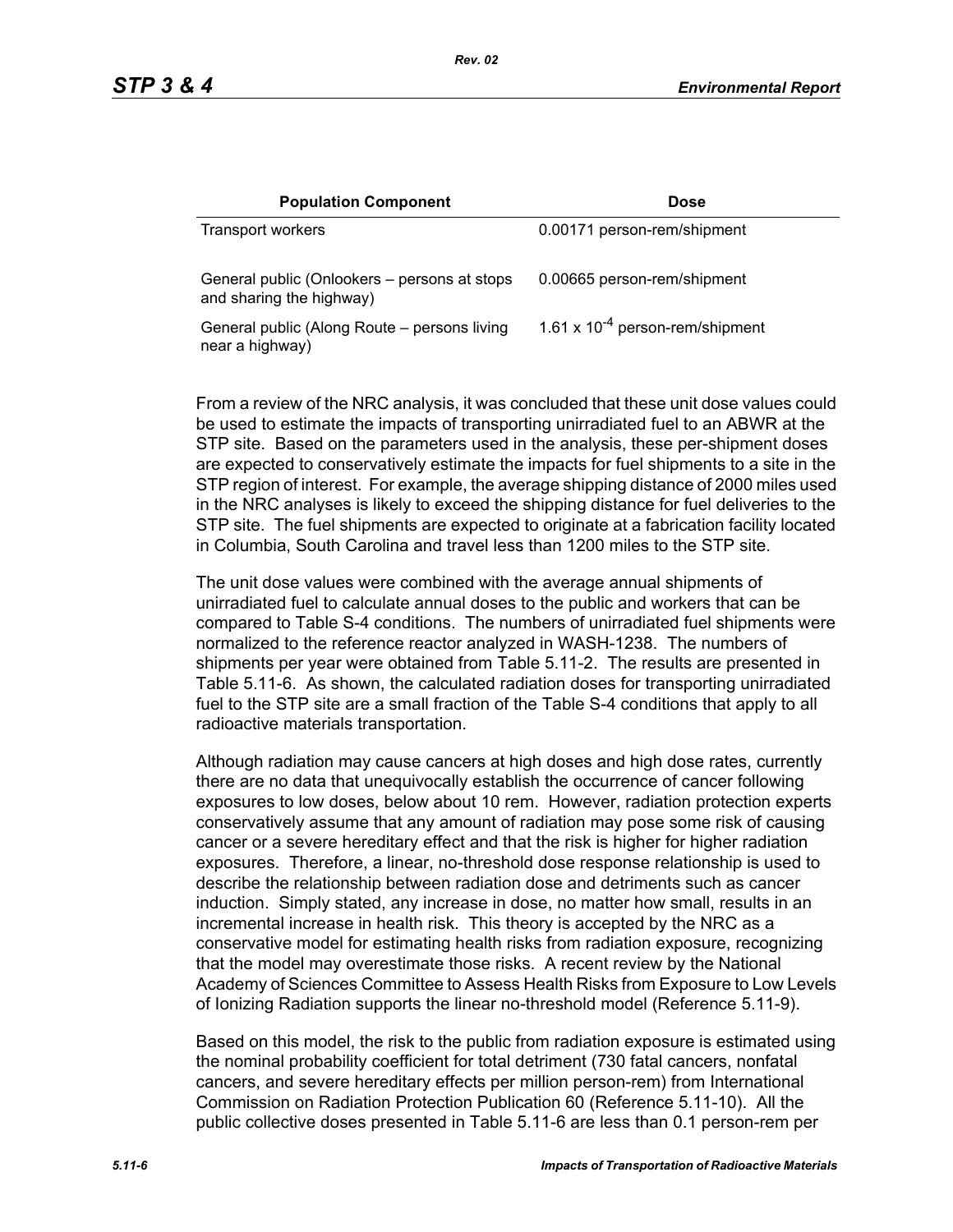year. Therefore, the total detriment estimates associated with these doses will all be less than  $1 \times 10-4$  fatal cancers, nonfatal cancers, and severe hereditary effects per year. These risks are very small compared to the fatal cancers, nonfatal cancers, and severe hereditary effects that the same population will incur annually from exposure to natural sources of radiation.

## **5.11.2.2 Transportation of Spent Fuel**

This section provides the environmental impacts of transporting spent fuel from the STP site to a spent fuel disposal facility, using Yucca Mountain, Nevada as a possible location for a geologic repository. The impacts of the transportation of spent fuel to a potential repository in Nevada provides a reasonable bounding estimate of the transportation impacts to a monitored retrievable storage facility because of the distances involved and the representative exposure of members of the public in urban, suburban, and rural areas (Reference 5.11-6, 5.11-7, and 5.11-8).

Incident-free transportation refers to transportation activities in which the shipments reach their destination without releasing any of their radioactive cargo to the environment. Impacts from these shipments will be from the low levels of radiation that penetrate the heavily shielded spent fuel shipping cask. Radiation doses will occur to (1) persons residing along the transportation corridors between the STP site and the proposed repository, (2) persons in vehicles passing a spent-fuel shipment, (3) persons at vehicle stops for refueling, rest, and vehicle inspections, and (4) transportation crew workers.

This analysis is based on shipment of spent fuel by legal-weight trucks in casks with characteristics similar to casks currently available (i.e., massive, heavily shielded, cylindrical metal pressure vessels). Each shipment is assumed to consist of a single shipping cask loaded on a modified trailer. These assumptions are consistent with assumptions made in evaluating the environmental impacts of spent fuel transportation in Addendum 1 to NUREG-1437 (Reference 5.11-5). As discussed in NUREG-1437, these assumptions are conservative because the alternative assumptions involve rail transportation or heavy-haul trucks, which will reduce the overall number of spent fuel shipments.

The environmental impacts of spent fuel transportation were estimated using the RADTRAN 5 computer code (Reference 5.11-11). This analysis assumed the spent fuel will be transported by legal weight trucks to the potential Yucca Mountain repository over designated highway route-controlled quantity (HRCQ) routes. The route used for this analysis of the STP site is similar to the STP-Yucca Mountain legal weight truck route evaluated in the Yucca Mountain EIS (Reference 5.11-12). The STP-Yucca Mountain route analyzed in the Yucca Mountain EIS traveled a total of 1,871 miles (3,010 km) (Reference 5.11-12, Table J-10). STP evaluated a route that was consistent with HRCQ requirements but which traveled a total of 1,838 miles (2,957 km).

Although shipping casks have not been designed for the advanced LWR fuels, the advanced LWR fuel designs will most likely not be significantly different from existing LWR designs. Current shipping cask designs were used for analysis.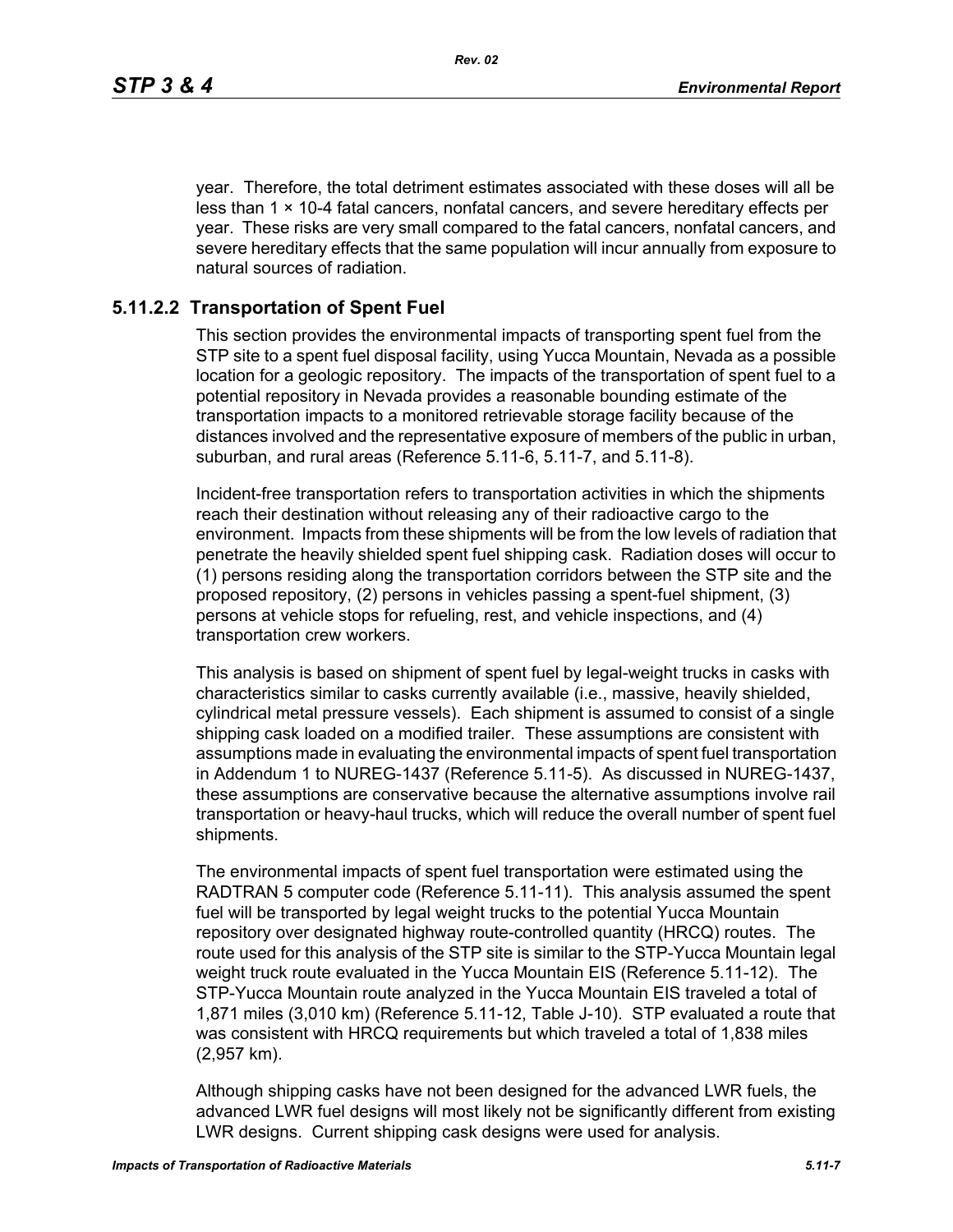Radiation doses are a function of many parameters, including vehicle speed, traffic count, dose rate at one meter from the vehicle, packaging dimensions, number in the truck crew, stop time, and population density at stops. The values of the key variables used in this analysis are presented in Table 5.11-7. Most of the variables are extracted from the literature and are considered to be standard values used in many RADTRAN applications, including environmental impact statements and regulatory analyses.

The transportation route selected for a shipment determines the total potentially exposed population and the expected frequency of transportation-related accidents. For truck transportation, the route characteristics most important to the risk assessment include the total shipping distance between each origin-destination pair of sites and the population density along the route.

Representative shipment routes for the proposed STP site and alternative sites were identified using the TRAGIS (Version 1.5.4) routing model (Reference 5.11-13). The highway data network in TRAGIS is a computerized road atlas that includes a complete description of the interstate highway system and of all U.S. highways. The TRAGIS database version used was Highway Data Network 4.0. The population densities along a route are derived from 2000 census data from the U.S. Bureau of the Census. This transportation route information is summarized in Table 5.11-8.

Based on the transportation route information shown in Table 5.11-8, the impacts of spent fuel shipments originating at the STP site are expected to be similar to the impacts for the alternative sites (Limestone, Malakoff, Parish). The impacts of transportation of spent fuel from a greenfield site (assumed to be Allen's Creek) located in the STP region of interest will also be similar to the transportation impacts for the STP site.

| <b>Population Dose (person-rem per shipment)</b> |                          |                                      |                                        |  |  |  |
|--------------------------------------------------|--------------------------|--------------------------------------|----------------------------------------|--|--|--|
| <b>Site</b>                                      | <b>Transport workers</b> | <b>General public</b><br>(Onlookers) | <b>General Public</b><br>(Along Route) |  |  |  |
| <b>STP</b>                                       | 0.0388                   | 0.269                                | $5.45 \times 10^{-3}$                  |  |  |  |
| Allens Creek                                     | 0.0378                   | 0.237                                | $5.36 \times 10^{-3}$                  |  |  |  |
| Limestone                                        | 0.0376                   | 0.236                                | $4.50 \times 10^{-3}$                  |  |  |  |
| Malakoff                                         | 0.0370                   | 0.236                                | $4.43 \times 10^{-3}$                  |  |  |  |
| Parish                                           | 0.0385                   | 0.237                                | $5.74 \times 10^{-3}$                  |  |  |  |

The radiation dose estimates to the transport workers and the public for spent fuel shipments from the STP site and alternative sites are as follows:

These per-shipment dose estimates are independent of reactor technology because they were calculated based on an assumed external radiation dose rate emitted from the cask, which was fixed at the regulatory maximum of 10 millirem per hour at two meters. For the purpose of this analysis, the transportation crew consists of two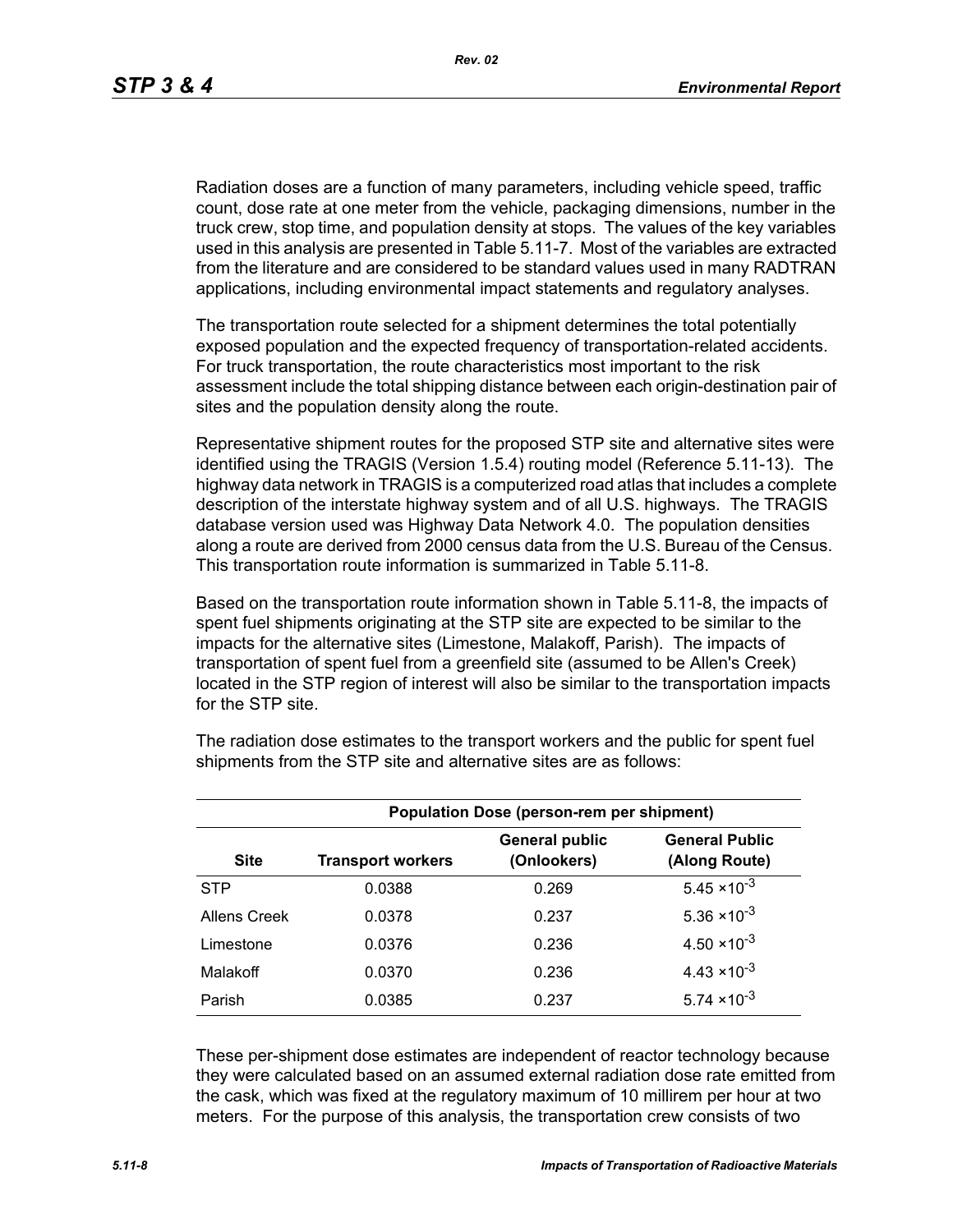drivers. Stop times were assumed to accrue at the rate of 30 minutes per 4-hour driving time. TRAGIS output was used to determine the number of stops.

The numbers of spent fuel shipments for the transportation impacts analysis were derived as described in Subsection 5.11.1. The normalized annual shipments values and corresponding population dose estimates per reactor-year are presented in Table 5.11-9. The population doses were calculated by multiplying the number of spent fuel shipments per year by the per-shipment doses. For comparison to Table S-4, the population doses were normalized to the reference LWR analyzed in WASH-1238.

As shown in Table 5.11-9, population doses to the onlookers for both the ABWR and the reference LWR exceed Table S-4 values, but the population doses to onlookers for the ABWR are less than those for the reference LWR. Two key reasons for these higher population doses relative to Table S-4 are the number of spent fuel shipments and the shipping distances assumed for these analyses relative to the assumptions used in WASH-1238.

- **Shipping distance The analyses in WASH-1238 used a "typical" distance for a** spent fuel shipment of 1000 miles. The shipping distance used in this assessment is about 1838 miles.
- Cask capacity The numbers of spent fuel shipments are based on shipping casks designed to transport shorter-cooled fuel (i.e., 150 days out of the reactor). This analysis assumed that the shipping cask capacities are 0.5 MTU per legalweight truck shipment. Newer cask designs are based on longer-cooled spent fuel (i.e., five years out of reactor) and have larger capacities. For example, spent fuel shipping cask capacities used in the Yucca Mountain EIS (Reference 5.11-12, Table J-2) were approximately 1.8 MTU per legal-weight truck shipment. Use of the newer shipping cask designs will reduce the number of spent fuel shipments and decrease the associated environmental impacts (since the dose rates used in the impacts analysis are fixed at the regulatory limit rather than based on the cask design and contents).

Other conservative assumptions in the spent fuel transportation impacts calculation include:

 Use of the regulatory maximum dose rate (10 millirem per hour at 2 meters) in the RADTRAN 5 calculations — The shipping casks assumed in the Yucca Mountain EIS (Reference 5.11-12) transportation analyses were designed for spent fuel that has cooled for five years. In reality, most spent fuel will have cooled for much longer than five years before it is shipped to a possible geologic repository. NRC developed a probabilistic distribution of dose rates based on fuel cooling times that indicates that approximately three-fourths of the spent fuel to be transported to a possible geologic repository will have dose rates less than half of the regulatory limit (Reference 5.11-14). Consequently, the estimated population doses in Table 5.11-9 could be divided in half if more realistic dose rate projections are used for spent fuel shipments from the STP site.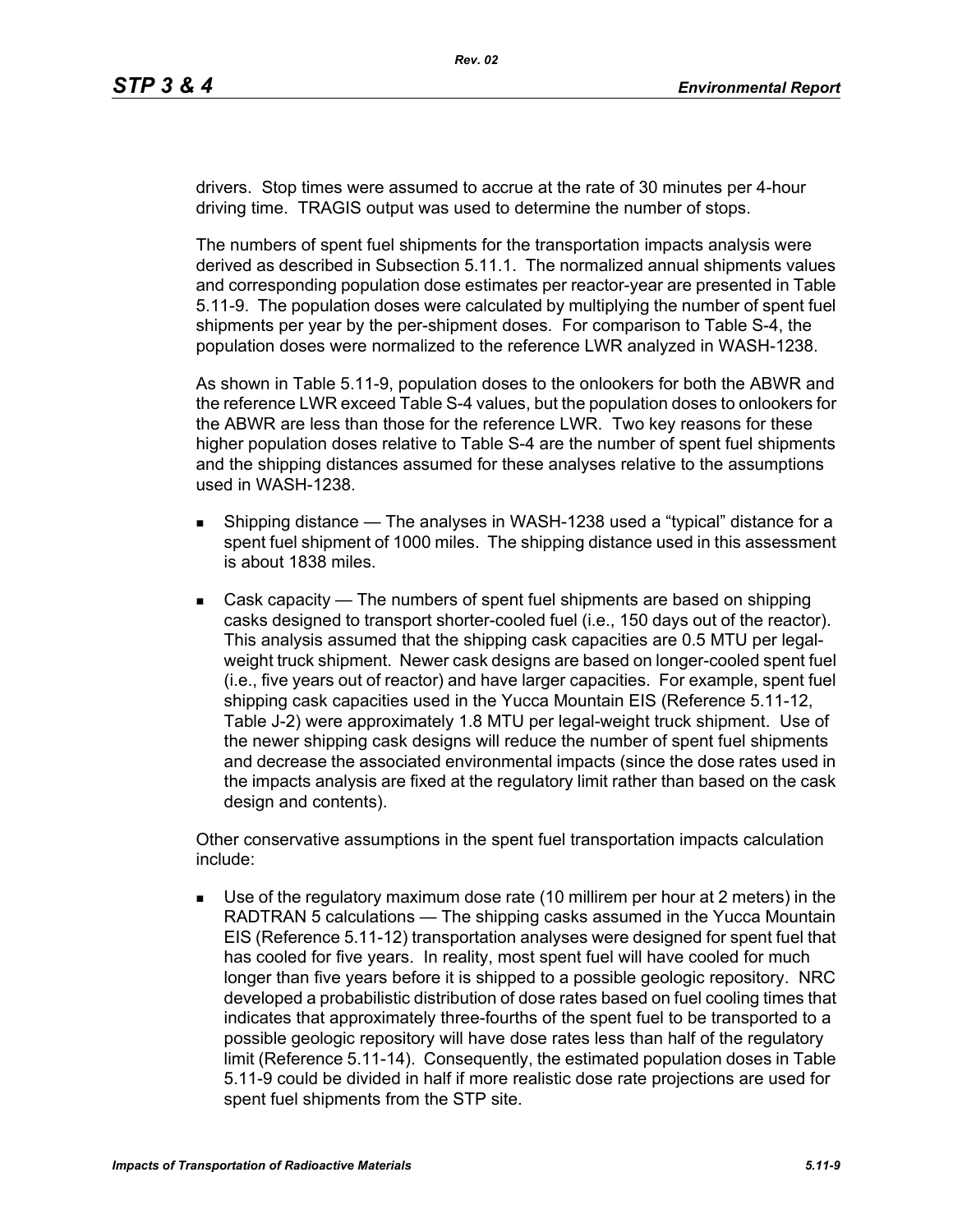*Rev. 02*

 Use of 30 minutes as the average time at a truck stop in the calculations — Many stops made for actual spent fuel shipments are short duration stops (i.e., 10 minutes) for brief visual inspections of the cargo (checking the cask tie-downs). These stops typically occur in minimally populated areas, such as an overpass or freeway ramp in an unpopulated area. Based on data for actual truck stops, NRC concluded that the assumption of a 30-minute stop for every 4 hours of driving time used to evaluate potential ESP sites will overestimate public doses at stops by at least a factor of two (Reference 5.11-6, 5.11-7, and 5.11-8). Consequently, the doses to onlookers given in Table 5.11-9 could be reduced by a factor of two to reflect more realistic truck shipping conditions.

## **5.11.2.3 Maximally Exposed Individuals Under Normal Transport Conditions**

STPNOC also considered incident-free radiation doses to maximally exposed individuals (MEIs) for fuel and waste shipments to and from the STP site. An MEI is a person who may receive the highest radiation dose from a shipment to and/or from the STP site. The radiological doses to the workers who would load casks, drive trucks, and inspect vehicles in transit would be higher than doses to individuals in the general public. Radiological protection programs would manage and limit doses to workers whose jobs would cause them to receive the greatest exposures.

Truck crew members would receive the highest radiation doses because of their proximity to the loaded shipping container for an extended period of time. It was assumed that crew member doses would be limited to two rem per year, which is the DOE administrative control level (Reference 5.11-15). DOE will take title to the spent fuel at the reactor site. Consequently, the DOE administrative control level is expected to apply to spent fuel shipments from the STP site to a disposal facility. Spent fuel represents the majority of the radioactive materials shipments to and from reactor sites, and comprises those shipments with the highest radiation dose rates as specified in 10 CFR 961. Crew doses from unirradiated fuel and radioactive waste shipments will be lower than the spent fuel shipments. STPNOC also assumed a maximally exposed individual worker on the truck crew could receive a dose as high as two rem per year for each of the 40 years of reactor operation, for a total of 80 rem for one ABWR over the 40-year license term.

The dose received by members of the public would be less than that described for the truck crew due to decreases in the exposure times, dose rates, and number of times an individual may be exposed to an offsite shipment. For example:

**Inspectors** — Radioactive shipments are inspected by federal or state vehicle inspectors at state ports of entry. DOE (Reference 5.11-12) assumed that inspectors would be exposed for one hour at a distance of one meter from the shipping containers. The dose rate at one meter is about 14 millirem per hour, assuming the dose rate from the shipping containers is 10 millirem per hour at 2 meters from the side of the transport vehicle. (This is the maximum dose rate allowed by U.S. DOT regulations.) Therefore, the dose per shipment is about 14 millirem. Based on this conservative value, the maximum annual dose to vehicle inspectors would be approximately 1900 millirem per year, assuming the same person inspects all shipments of fuel and waste to and from the reactor site in a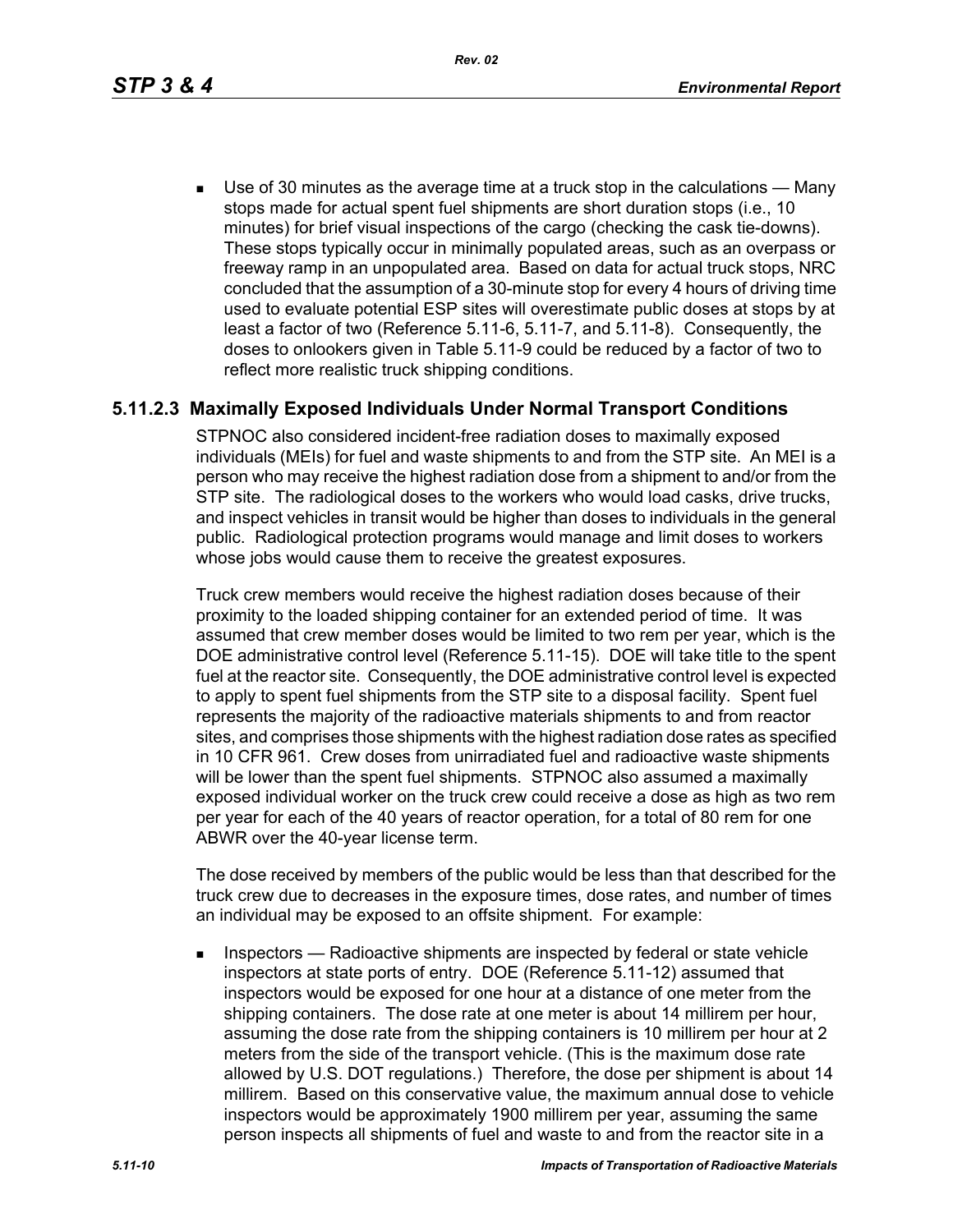year. This is less than the two rem per year DOE administrative control level on individual doses.

- Resident  $A$  resident living along the transportation route could be exposed to each shipment that passes their residence. Given the distance separating the residence from the radioactive material transport vehicle on the roadway and the short duration of each exposure, the potential radiation doses to maximally exposed residents would be much less than those of the truck crew or inspectors.
- Individual stuck in traffic Potential traffic interruptions could lead to a person being exposed to a loaded radioactive material shipment for some period of time. Because this exposure scenario would occur only one time to any individual and their exposure is relatively short (on the order of an hour), the dose to these members of the public sharing the route would be much less than those of the truck crew or inspectors.
- **Person at a truck service station An employee at a service station could be** exposed when truck shipments to and from the reactor stop. DOE (Reference 5.11-12) assumed this person could be exposed for 49 minutes at a distance of 52 feet (15.9 meters) from the loaded shipping container. This results in a dose of about 0.07 millirem per shipment for an annual dose of approximately 10 millirem, assuming that a single individual services all unirradiated fuel, spent fuel, and radioactive waste shipments to and from the site in a year. This dose is much less than those of the truck crew or inspectors.

### **5.11.2.4 Conclusion**

STPNOC has evaluated incident-free transportation of unirradiated and spent fuel to and from the STP site, including potential impacts to MEIs. The impacts of accidentfree transportation will be SMALL and do not warrant additional mitigation.

## **5.11.2.5 References**

- 5.11-1 "Environmental Survey of Transportation of Radioactive Materials to and from Nuclear Power Plants, WASH-1238," AEC (U.S. Atomic Energy Commission), December 1972.
- 5.11-2 "Environmental Survey of Transportation of Radioactive Materials to and from Nuclear Power Plants," NUREG-75/038, Supplement 1, April 1975.
- 5.11-3 "ABWR Design Control Document, Revision 4," GE (GE Nuclear Energy) March 1997.
- 5.11-4 "Environmental Effects of Extending Fuel Burnup Above 60 GWd/MTU, NUREG/CR-6703," January 2001.
- 5.11-5 "Generic Environmental Impact Statement for License Renewal of Nuclear Plants, Section 6.3, "Transportation" and Table 9-1, "Summary of findings on NEPA issues for license renewal of nuclear power plants," NUREG-1437, Volume 1, Addendum 1," August 1999.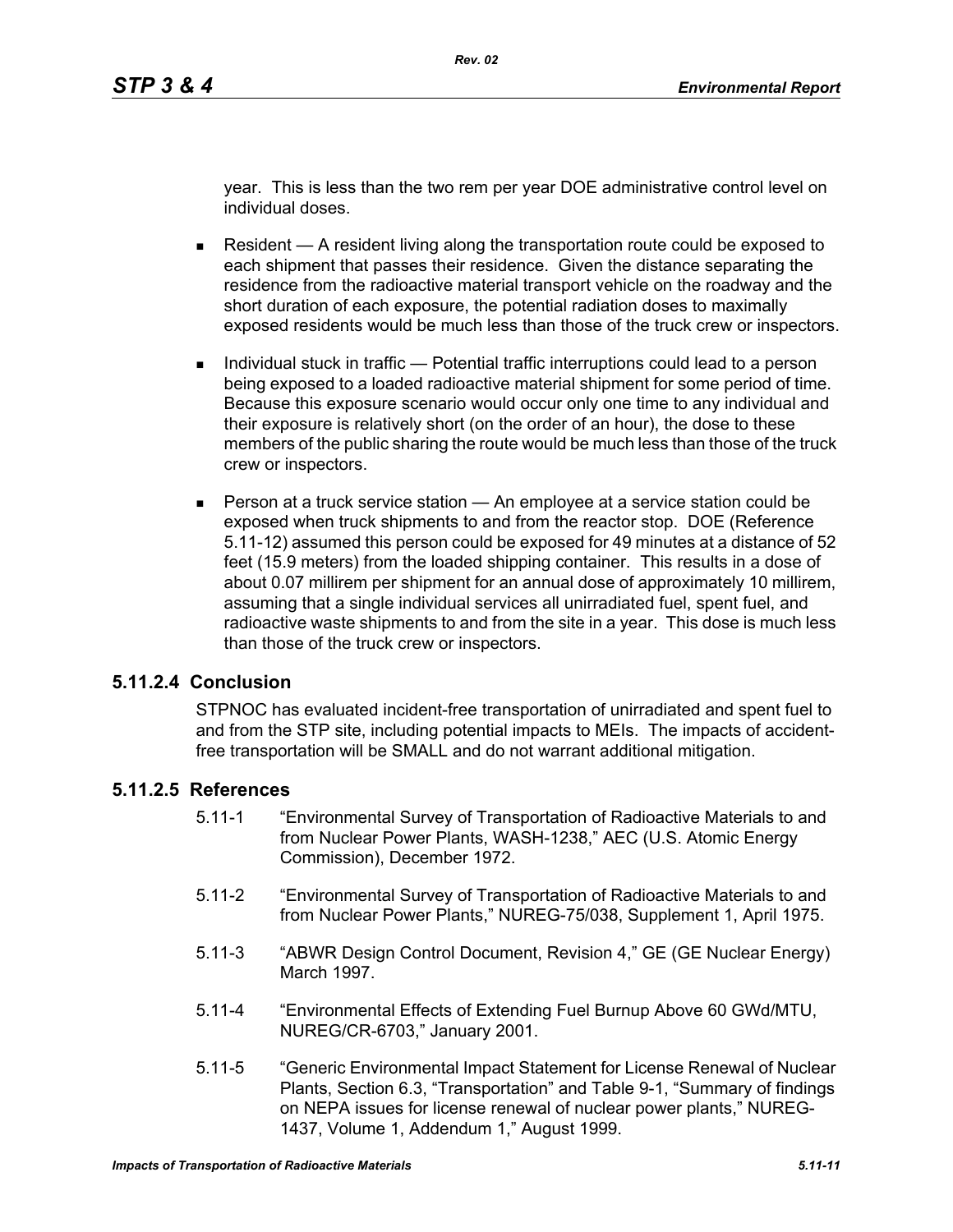- 5.11-6 "Environmental Impact Statement for an Early Site Permit (ESP) at the North Anna ESP Site, NUREG-1811," December 2006.
- 5.11-7 "Environmental Impact Statement for an Early Site Permit (ESP) at the Exelon ESP Site," NUREG-1815, July 2006.
- 5.11-8 "Environmental Impact Statement for an Early Site Permit (ESP) at the Grand Gulf ESP Site, NUREG-1817," April 2006.
- 5.11-9 "Health Risks from Exposure to Low Levels of Ionizing Radiation: BEIR VII – Phase 2," NAS (National Academy of Sciences), Committee to Assess Health Risks From Exposure to Low Levels of Ionizing Radiation, Board on Radiation Effects Research, Division of Earth and Life Studies, National Research Council, National Academy Press, 2005. Available at http://www.nap.edu/ books/030909156X/html.
- 5.11-10 "Recommendations of the International Commission on Radiological Protection, ICRP Publication 60," ICRP (International Commission on Radiological Protection), 1991.
- 5.11-11 "RADTRAN 5 User Guide. SAND2003-2354," Neuhauser, K. S., F. L. Kanipe, and R. F. Weiner, Sandia National Laboratories, 2003. Available at http://infoserve.sandia.gov/sand\_doc/2003/032354.pdf.
- 5.11-12 "Final Environmental Impact Statement for a Geologic Repository for the Disposal of Spent Nuclear Fuel and High-Level Radioactive Waste at Yucca Mountain, Nye County, Nevada, DOE/EIS-0250," DOE (U.S. Department of Energy), Office of Civilian Radioactive Waste Management, February 2002.
- 5.11-13 "Transportation Routing Analysis Geographic Information System (WebTRAGIS) User's Manual, ORNL/TM-2000/86," Johnson, P. E. and R. D. Michelhaugh, Oak Ridge National Laboratory, 2000. Available at http://www.ornl.gov/ ~webworks/cpr/v823/rpt/106749.pdf.
- 5.11-14 "Reexamination of Spent Fuel Shipment Risk Estimates," NUREG/CR-6672, Volume 1, March 2000.
- 5.11-15 "DOE Standard, Radiological Control, DOE-STD-1098-99," DOE (U.S. Department of Energy) 2005, March 2005. Available at http://www.hss.energy.gov/NuclearSafety/techstds/standard/std1098/doestd-1098-99cn1a.pdf.
- 5.11-16 "A Resource Handbook on DOE Transportation Risk Assessment, DOE/EM/NTP/HB-01," DOE (U.S. Department of Energy), Office of Environmental Management, National Transportation Program, 2002.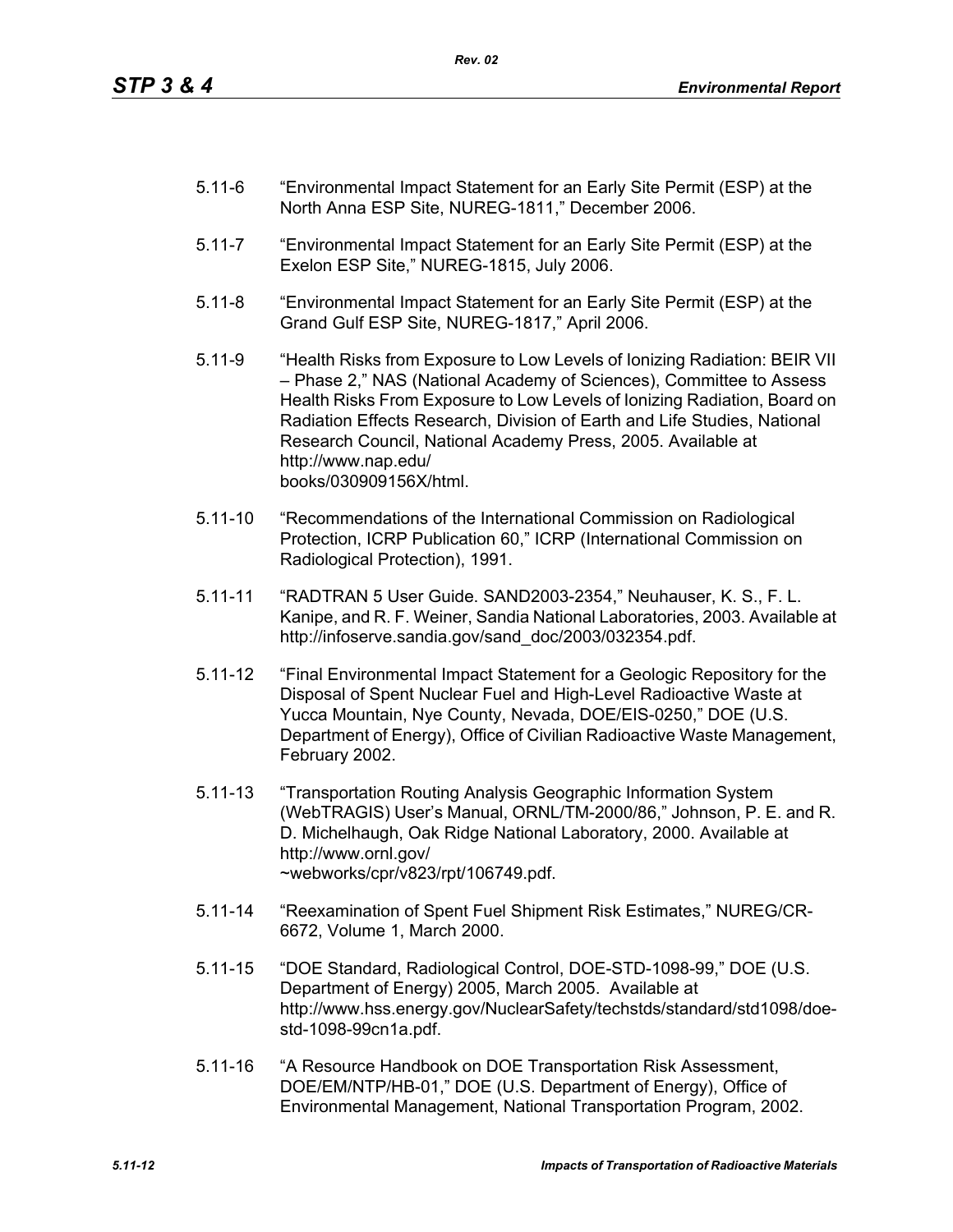### **Table 5.11-1 Summary of Environmental Impacts of Transportation of Fuel and Waste to and from One LWR, Taken from 10 CFR 51.52 Table S-4 [1]**

| <b>Normal Conditions of Transport</b>              |                                                      |                                                                                                                  |                                                                                  |                                                                                  |  |
|----------------------------------------------------|------------------------------------------------------|------------------------------------------------------------------------------------------------------------------|----------------------------------------------------------------------------------|----------------------------------------------------------------------------------|--|
|                                                    |                                                      | <b>Environmental Impact</b>                                                                                      |                                                                                  |                                                                                  |  |
| Heat (per irradiated fuel cask in transit)         |                                                      |                                                                                                                  | 250,000 Btu/hr.                                                                  |                                                                                  |  |
| Weight (governed by Federal or State restrictions) |                                                      |                                                                                                                  | 73,000 lbs. per truck; 100 tons per cask per<br>railcar.                         |                                                                                  |  |
| Traffic density:                                   |                                                      |                                                                                                                  |                                                                                  |                                                                                  |  |
| Truck                                              |                                                      |                                                                                                                  | Less than 1 per day                                                              |                                                                                  |  |
| Rail                                               |                                                      |                                                                                                                  | Less than 3 per month                                                            |                                                                                  |  |
|                                                    |                                                      |                                                                                                                  |                                                                                  |                                                                                  |  |
| <b>Exposed Population</b>                          | <b>Estimated Number of</b><br><b>Persons Exposed</b> |                                                                                                                  | <b>Range of Doses to</b><br><b>Exposed Individuals [2]</b><br>(per reactor year) | <b>Cumulative Dose to</b><br><b>Exposed Population</b><br>(per reactor year) [3] |  |
| <b>Transportation workers</b>                      | 200                                                  |                                                                                                                  | 0.01 to 300 millirem                                                             | 4 man-rem                                                                        |  |
| General public:                                    |                                                      |                                                                                                                  |                                                                                  |                                                                                  |  |
| Onlookers                                          |                                                      | 1,100                                                                                                            | $0.003$ to 1.3 millirem                                                          | 3 man-rem                                                                        |  |
| Along Route                                        |                                                      | 600,000                                                                                                          | 0.0001 to 0.06 millirem                                                          |                                                                                  |  |
|                                                    |                                                      |                                                                                                                  |                                                                                  |                                                                                  |  |
|                                                    |                                                      |                                                                                                                  | <b>Accidents in Transport</b>                                                    |                                                                                  |  |
| <b>Types of Effects</b>                            |                                                      |                                                                                                                  | <b>Environmental Risk</b>                                                        |                                                                                  |  |
| Small [4]<br>Radiological effects                  |                                                      |                                                                                                                  |                                                                                  |                                                                                  |  |
| Common (nonradiological) causes<br>year.           |                                                      | 1 fatal injury in 100 reactor years; 1 nonfatal injury in<br>10 reactor years; \$475 property damage per reactor |                                                                                  |                                                                                  |  |

- [1] Data supporting this table are given in the Commission's "Environmental Survey of Transportation of Radioactive Materials to and from Nuclear Power Plants," WASH-1238, December 1972, and Supp. 1 NUREG-75/038, April 1975.
- [2] The Federal Radiation Council has recommended that the radiation doses from all sources of radiation other than natural background and medical exposures should be limited to 5000 millirem per year for individuals as a result of occupational exposure and should be limited to 500 millirem per year for individuals in the general population. The dose to individuals due to average natural background radiation is about 130 millirem per year.
- [3] Man-rem is an expression for the summation of whole body doses to individuals in a group. Thus, if each member of a population group of 1000 people were to receive a dose of 0.001 rem (1 millirem), or if 2 people were to receive a dose of 0.5 rem (500 millirem) each, the total man-rem dose in each case will be 1 man-rem.
- [4] Although the environmental risk of radiological effects stemming from transportation accidents is currently incapable of being numerically quantified, the risk remains small regardless of whether it is being applied to a single reactor or a multi-reactor site.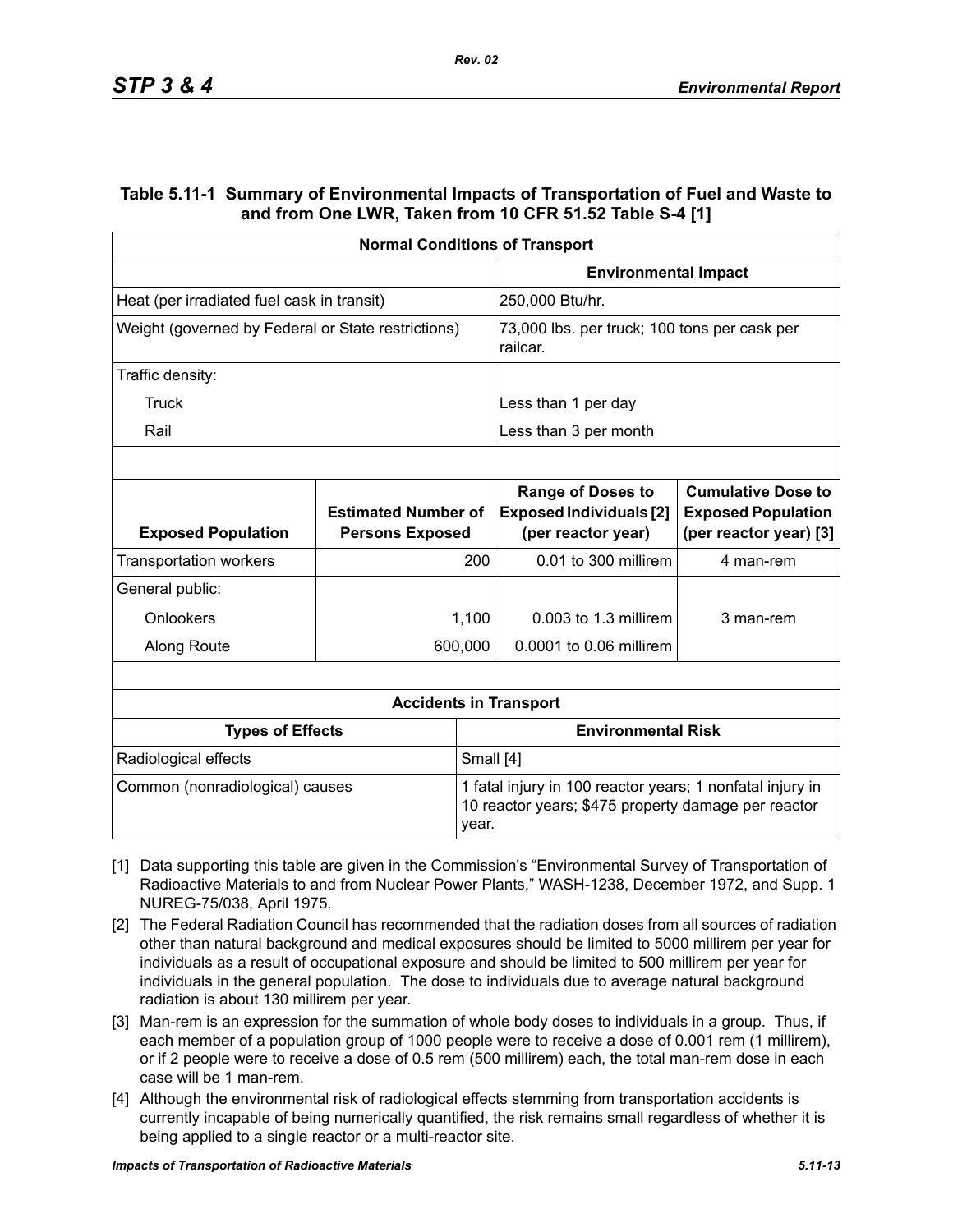|                     | Number of Shipments per Unit |                  |                     | Unit                                    |                           |                                                    |                                                     |
|---------------------|------------------------------|------------------|---------------------|-----------------------------------------|---------------------------|----------------------------------------------------|-----------------------------------------------------|
| <b>Reactor Type</b> | <b>Initial</b><br>Core [1]   | Annual<br>Reload | <b>Total</b><br>[2] | <b>Electric</b><br>Generation,<br>MW(e) | Capacity<br><b>Factor</b> | <b>Normalized</b><br><b>Shipments</b><br>Total [3] | <b>Normalized</b><br><b>Shipments</b><br>Annual [3] |
| Reference LWR       | $18^{5}$                     | 6.0              | 252                 | 1100                                    | 0.8                       | 252                                                | 6.3                                                 |
| <b>ABWR</b>         | 32                           | 8.7              | 371                 | 1300                                    | 0.95                      | 255                                                | 6.4                                                 |

| Table 5.11-2 Number of Truck Shipments of Unirradiated Fuel |
|-------------------------------------------------------------|
|-------------------------------------------------------------|

[1] Shipments of the initial core have been rounded up to the next highest whole number.

[2] Total shipments of fresh fuel over 40-year plant lifetime (i.e., initial core load plus 39 years of average annual reload quantities).

[3] Normalized to electric output for WASH-1238 reference plant (i.e., 1100 MW[e] plant at 80 percent or an electrical output of 880 MW[e]).

[4] Annual average for 40-year plant lifetime

[5] The initial core load for the reference BWR in WASH-1238 was 150 MTU, that resulted in 18 truck shipments of fresh fuel per reactor.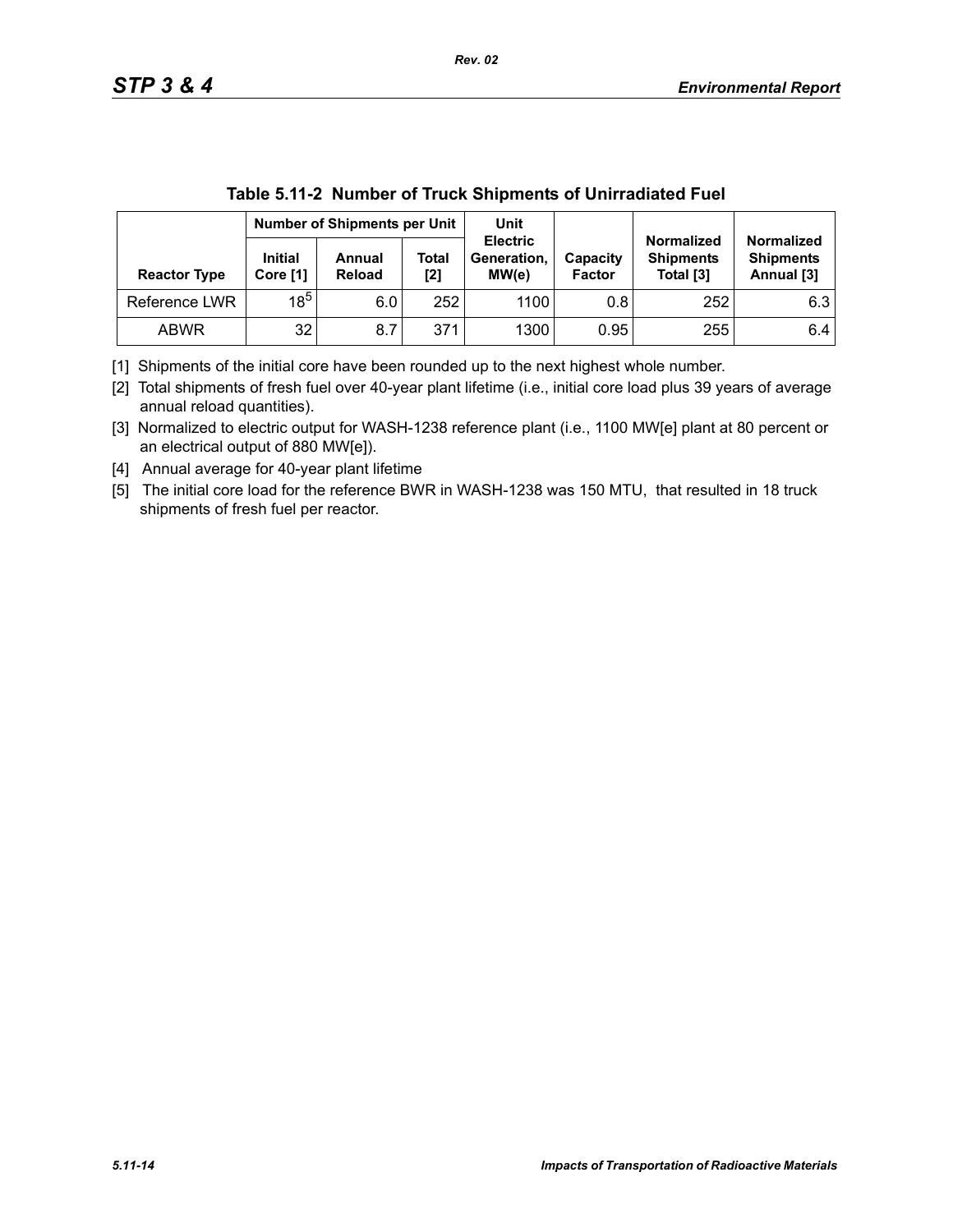| <b>Reactor Type</b> | Waste<br>Generation,<br>ft <sup>3</sup> /yr (m <sup>3</sup> /yr),<br>per unit | <b>Electrical</b><br>Output,<br>MW(e), per<br>unit | Capacity<br><b>Factor</b> | <b>Normalized</b><br>Waste<br>Generation<br>Rate, $ft^3/$<br><b>Reactor-Year</b><br>$(m3/Reactor-$<br><b>Year)</b> [1] | <b>Normalized</b><br>Shipments/<br>Reactor-Year [2] |
|---------------------|-------------------------------------------------------------------------------|----------------------------------------------------|---------------------------|------------------------------------------------------------------------------------------------------------------------|-----------------------------------------------------|
| Reference LWR       | 3800 (108)                                                                    | 1100                                               | 0.80                      | 3800 (108)                                                                                                             | 46                                                  |
| <b>ABWR</b>         | 3500 (99)                                                                     | 1300                                               | 0.95                      | 2400 (68)                                                                                                              | 30                                                  |

### **Table 5.11-3 Number of Radioactive Waste Shipments**

[1] Annual waste generation rates normalized to equivalent electrical output of 880 MWe for reference LWR analyzed in WASH-1238.

[2] The number of shipments was calculated assuming the average waste shipment capacity of 82.6 ft3 per shipment (3800 ft3/yr divided by 46 shipments/yr) used in WASH-1238.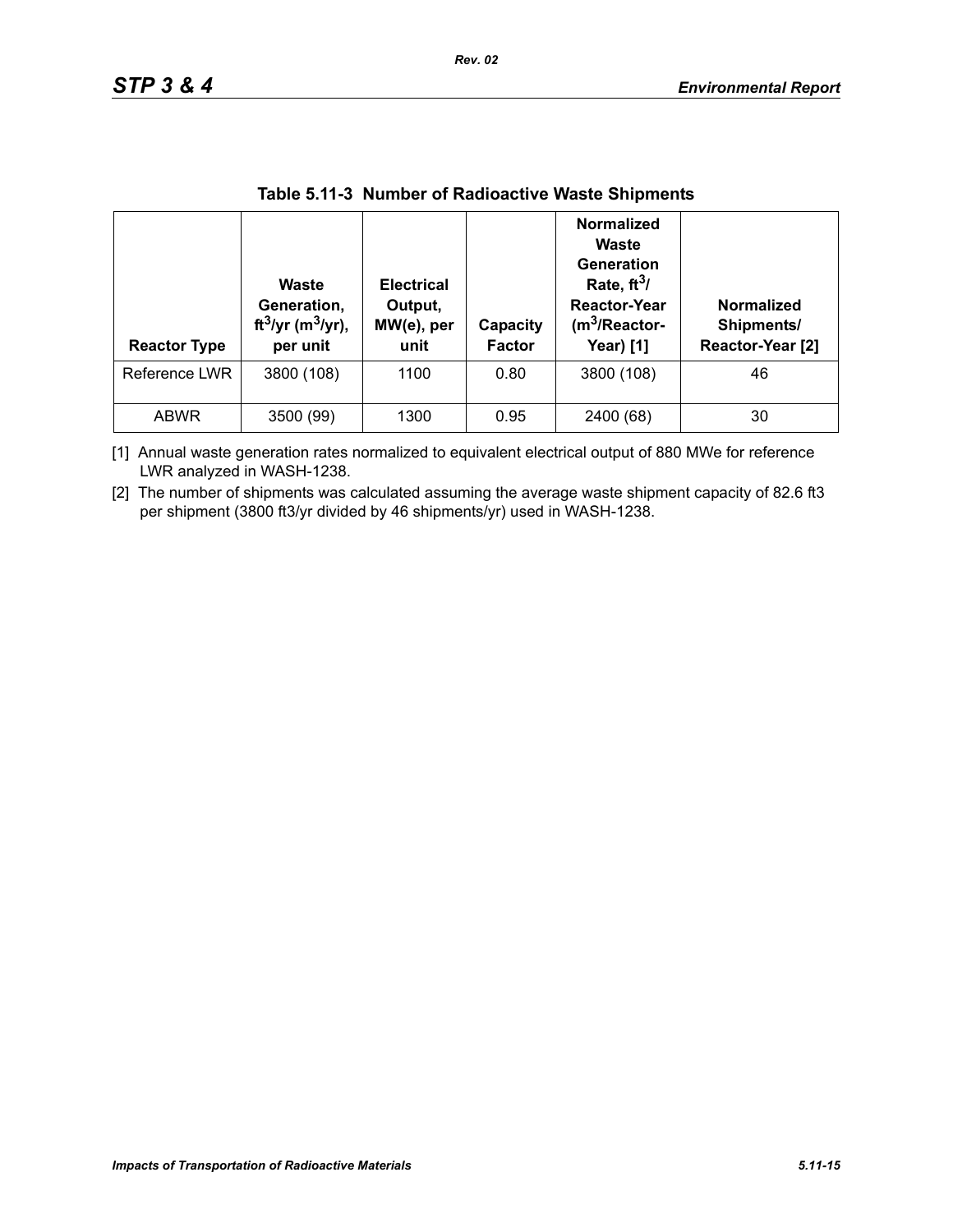| <b>Characteristic</b>                         | <b>Table S-4 Condition</b>                                                                        | <b>ABWR</b>                                       |  |  |  |  |  |  |
|-----------------------------------------------|---------------------------------------------------------------------------------------------------|---------------------------------------------------|--|--|--|--|--|--|
| Thermal Power Rating (MWt)                    | not exceeding 3800 per reactor                                                                    | 3926                                              |  |  |  |  |  |  |
| Fuel Form                                     | sintered UO2 pellets                                                                              | sintered UO2 pellets                              |  |  |  |  |  |  |
| U235 Enrichment (%)                           | Not exceeding 4                                                                                   | Initial Core Average: 2.2;<br>Reload Average: 3.2 |  |  |  |  |  |  |
| Fuel Rod Cladding                             | Zircaloy rods; NRC has also accepted<br>ZIRLO <sup>™</sup> per 10 CFR 50.46                       | Zircaloy-2                                        |  |  |  |  |  |  |
| Average burnup (MWd/MTU)                      | Not exceeding 33,000                                                                              | 32,300                                            |  |  |  |  |  |  |
|                                               | <b>Unirradiated Fuel</b>                                                                          |                                                   |  |  |  |  |  |  |
| <b>Transport Mode</b>                         | truck                                                                                             | truck                                             |  |  |  |  |  |  |
| No. of shipments for initial core loading [1] | No comparison                                                                                     | 32                                                |  |  |  |  |  |  |
| No. of reload shipments per year [1]          | No comparison                                                                                     | 8.7                                               |  |  |  |  |  |  |
|                                               | <b>Irradiated Fuel</b>                                                                            |                                                   |  |  |  |  |  |  |
| Transport mode                                | truck, rail or barge                                                                              | truck, rail                                       |  |  |  |  |  |  |
| Decay time prior to shipment                  | Not less than 90 days is a condition for<br>use of Table S-4; 5 years is per<br>contract with DOE | Minimum 5 years                                   |  |  |  |  |  |  |
| No. of spent fuel shipments by truck [1]      | No comparison                                                                                     | 85 per year                                       |  |  |  |  |  |  |
| No. of spent fuel shipments by rail           | No comparison                                                                                     | not analyzed                                      |  |  |  |  |  |  |
|                                               | <b>Radioactive Waste</b>                                                                          |                                                   |  |  |  |  |  |  |
| Transport mode                                | truck or rail                                                                                     | truck                                             |  |  |  |  |  |  |
| Waste form                                    | solid                                                                                             | solid                                             |  |  |  |  |  |  |
| Packaged                                      | yes                                                                                               | yes                                               |  |  |  |  |  |  |
| No. of waste shipments by truck <sup>1</sup>  | No comparison                                                                                     | 43 per year                                       |  |  |  |  |  |  |
|                                               | <b>Traffic Density</b>                                                                            |                                                   |  |  |  |  |  |  |
| Trucks per day [2]<br>(normalized total)      | Less than 1                                                                                       | Less than 1<br>(96 per year)                      |  |  |  |  |  |  |
| Rail cars per month                           | Less than 3                                                                                       | not analyzed                                      |  |  |  |  |  |  |

#### **Table 5.11-4 ABWR Comparisons to Table S-4 Reference Conditions**

- [1] Table provides the total numbers of truck shipments of fuel and waste for the ABWR. These values are then normalized based on electric output and summed for comparison to the traffic density condition in Table S-4.
- [2] Total truck shipments per year calculated after normalization of estimated fuel and waste shipments for equivalent electrical output to the reference reactor analyzed in WASH-1238.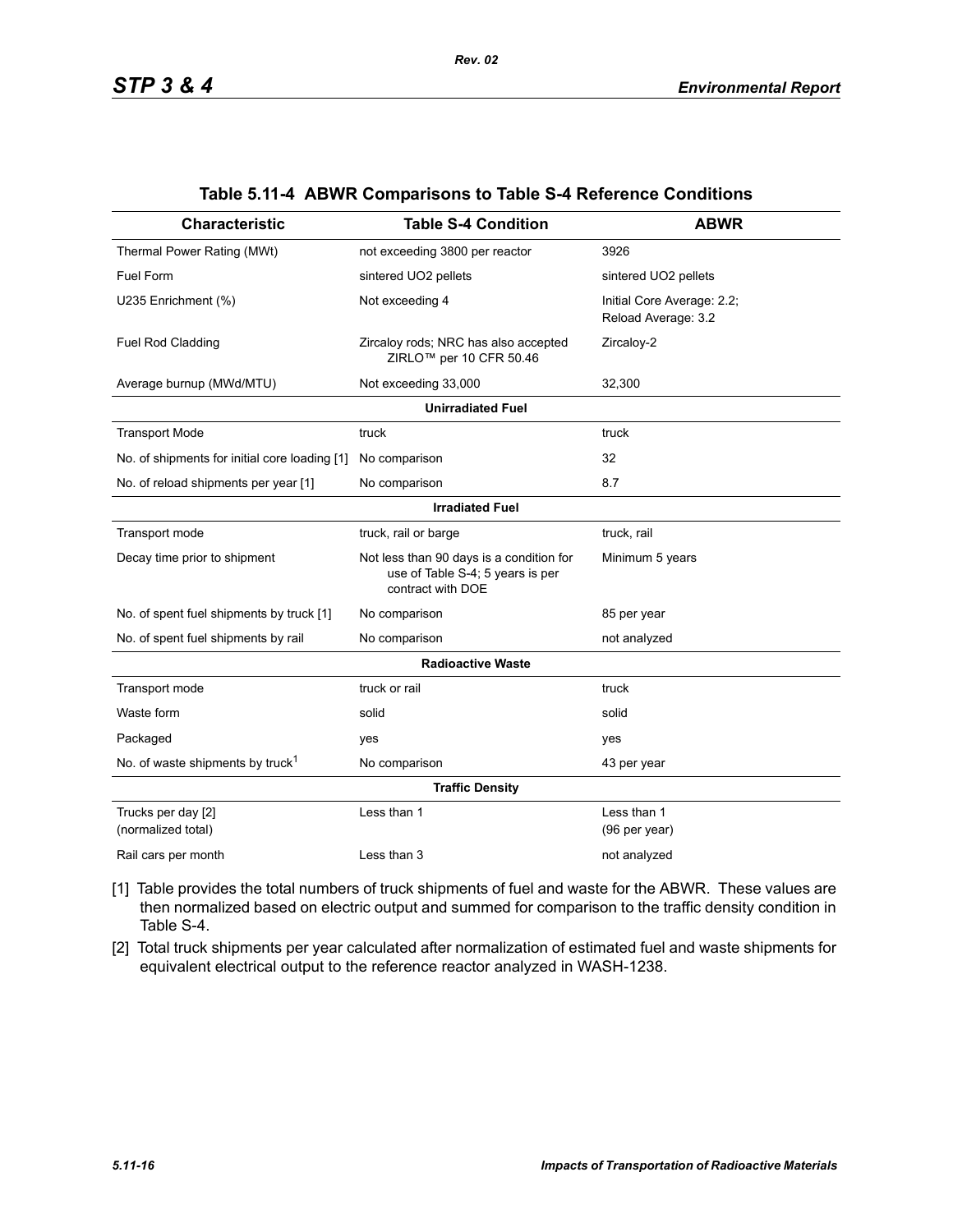| <b>Parameter</b>                                                                  | <b>RADTRAN 5 Input Value</b> |
|-----------------------------------------------------------------------------------|------------------------------|
| Shipping distance, miles [1] (km)                                                 | 2,000 (3,218)                |
| Travel Fraction - Rural                                                           | 0.90                         |
| Travel Fraction - Suburban                                                        | 0.05                         |
| Travel Fraction - Urban                                                           | 0.05                         |
| Population Density – Rural, persons/mi <sup>2</sup> (persons/km <sup>2</sup> )    | 25.9(67)                     |
| Population Density – Suburban, persons/mi <sup>2</sup> (persons/km <sup>2</sup> ) | 904 (2,341)                  |
| Population Density – Urban, persons/mi <sup>2</sup> (persons/km <sup>2</sup> )    | 5850 (15,152)                |
| Vehicle speed - Rural, miles/hr (km/hr)                                           | 55 (89)                      |
| Vehicle speed - Suburban, miles/hr (km/hr)                                        | 55 (89)                      |
| Vehicle speed - Urban, miles/hr (km/hr)                                           | 55 (89)                      |
| Traffic count - Rural, vehicles/hr                                                | 530                          |
| Traffic count - Suburban, vehicles/hr                                             | 760                          |
| Traffic count - Urban, vehicles/hr                                                | 2,400                        |
| Dose rate at 1 meter from vehicle, mrem/hr                                        | 0.1                          |
| Packaging length, ft (m)                                                          | 22(6.7)                      |
| Number of truck crew                                                              | 2                            |
| Stop time, hr/trip                                                                | 4.5                          |
| Population density at stops, persons/mi <sup>2</sup> (persons/km <sup>2</sup> )   | 166,500 (431,235)            |

### **Table 5.11-5 RADTRAN 5 Input Parameters for NRC Analysis of Unirradiated Fuel Shipments**

Source: Reference 5.11-1.

[1] WASH-1238 had a range of shipping distances between 25 and 3000 miles for unirradiated fuel shipments. A 2000-mile "average" shipping distance was used in NRC analyses of ESP sites in Reference 5.11-6, 5.11-7, 5.11-8.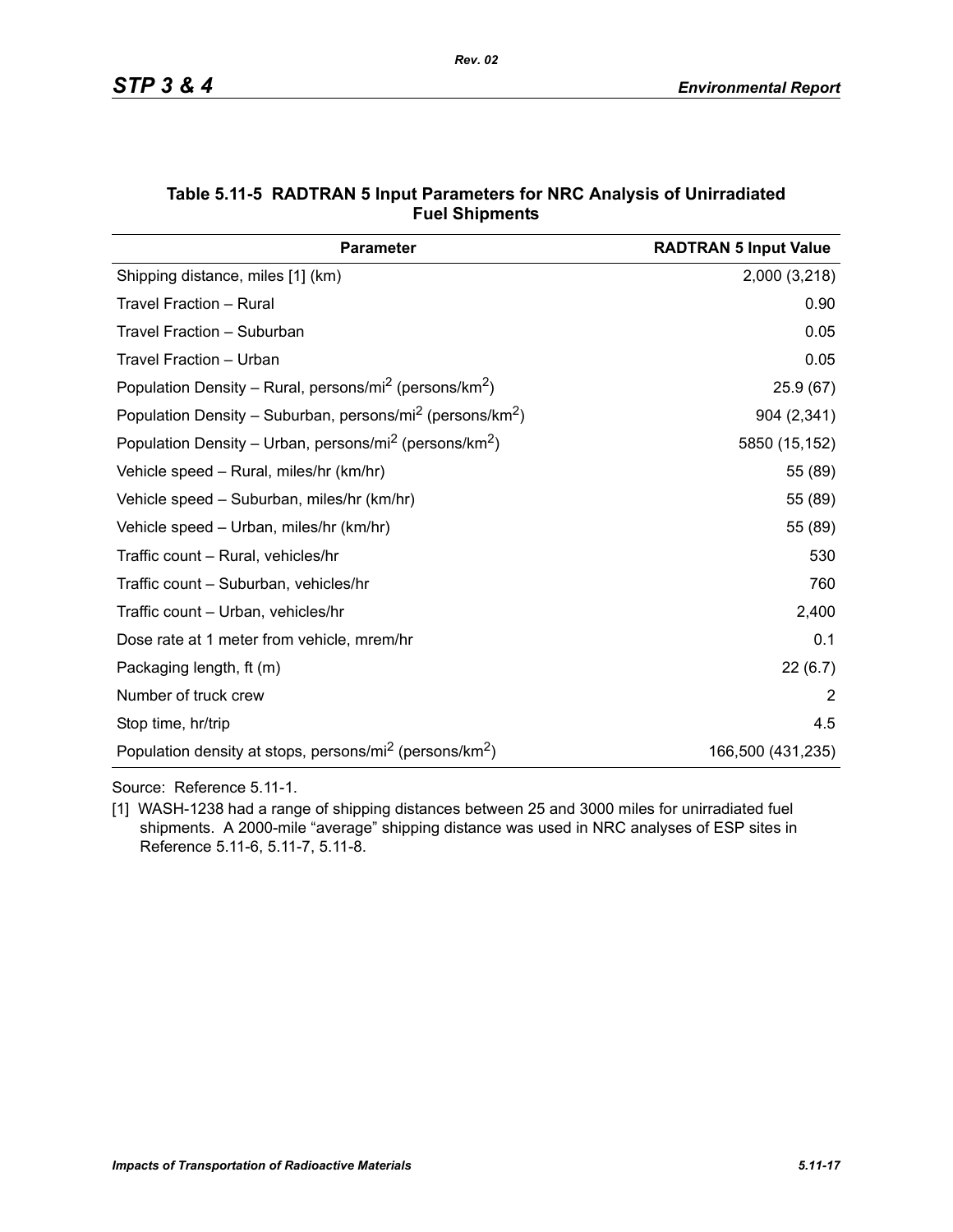|                                         |                                                                | <b>Cumulative Annual Dose,</b><br>person-rem per reference reactor year |                                      |                                        |  |  |
|-----------------------------------------|----------------------------------------------------------------|-------------------------------------------------------------------------|--------------------------------------|----------------------------------------|--|--|
| <b>Reactor Type</b>                     | <b>Normalized</b><br><b>Average Annual</b><br><b>Shipments</b> | Transport<br><b>Workers</b>                                             | <b>General Public -</b><br>onlookers | <b>General Public -</b><br>along route |  |  |
| Reference LWR<br>(WASH-1238)            | 6.3                                                            | 0.011                                                                   | 0.042                                | 0.0010                                 |  |  |
| <b>ABWR</b>                             | 6.4                                                            | 0.011                                                                   | 0.042                                | 0.0010                                 |  |  |
| 10 CFR 51.52 Table<br>S-4 condition [1] | 365<br>per day)<br>(<1                                         | 4                                                                       | 3                                    | 3                                      |  |  |

### **Table 5.11-6 Radiological Impacts of Transporting Unirradiated Fuel to the STP Site by Truck**

[1] Table S-4 conditions apply to all types of radioactive material transportation. The impacts of unirradiated fuel shipments constitute a small fraction of the overall cumulative annual dose limit.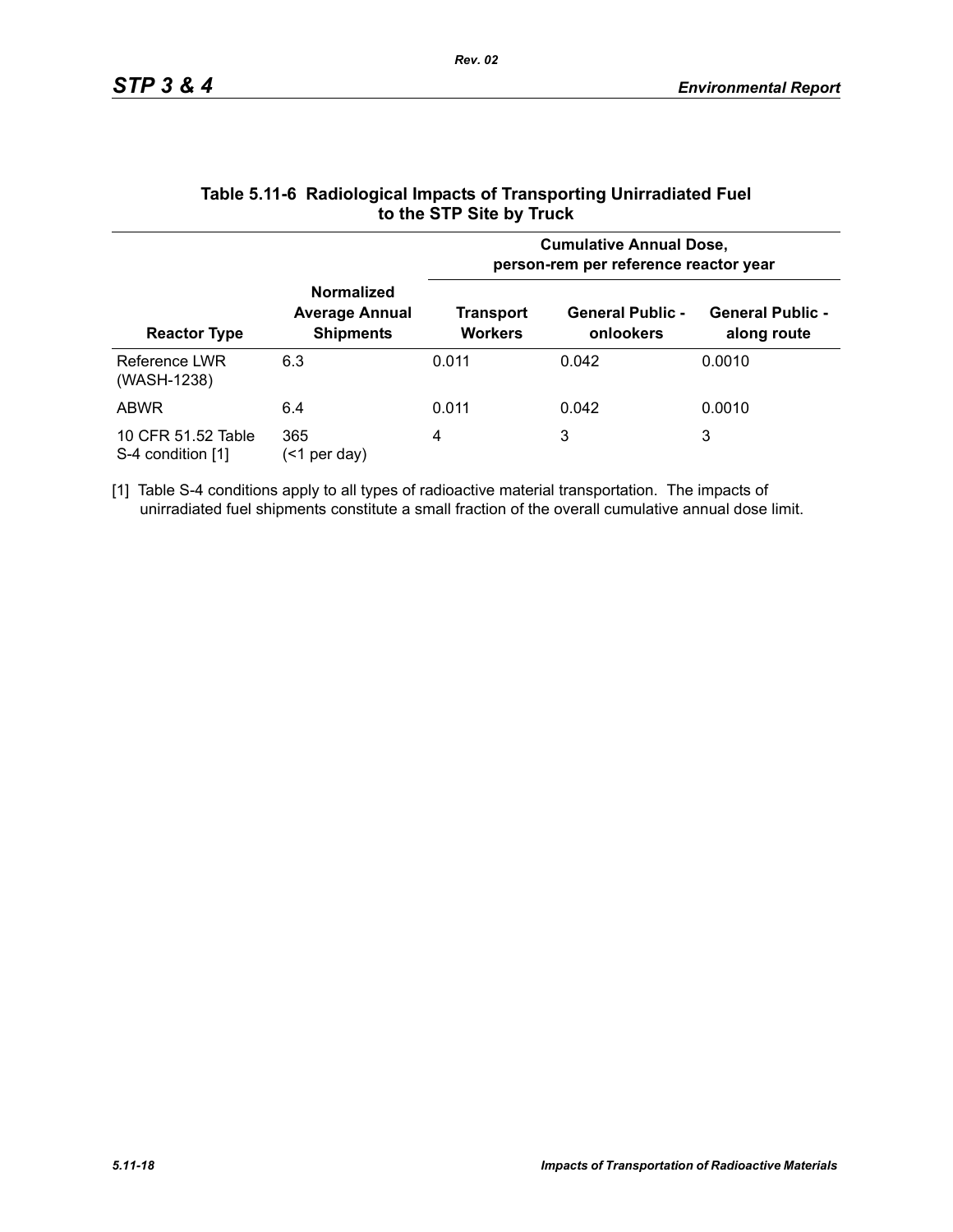| <b>RADTRAN 5 input</b>                                                          |                                    |                                                                                                                                                                           |  |  |  |  |
|---------------------------------------------------------------------------------|------------------------------------|---------------------------------------------------------------------------------------------------------------------------------------------------------------------------|--|--|--|--|
| <b>Parameter</b>                                                                | value                              | <b>Source</b>                                                                                                                                                             |  |  |  |  |
| Vehicle speed - Rural (miles/hr)                                                | 55                                 | Based on average speed in rural areas                                                                                                                                     |  |  |  |  |
| Vehicle speed - Suburban (miles/hr)                                             | 55                                 | given in Reference 5.11-16. Because<br>most travel is on interstate highways, the                                                                                         |  |  |  |  |
| Vehicle speed - Urban (miles/hr)                                                | 55                                 | same vehicle speed is assumed in rural,<br>suburban, and urban areas. No speed<br>reductions were assumed for travel at<br>rush hour.                                     |  |  |  |  |
| Traffic count - Rural (vehicles/hr)                                             | 530                                | Reference 5.11-16                                                                                                                                                         |  |  |  |  |
| Traffic count - Suburban (vehicles/hr)                                          | 760                                | Reference 5.11-16                                                                                                                                                         |  |  |  |  |
| Traffic count - Urban (vehicles/hr)                                             | 2400                               | Reference 5.11-16                                                                                                                                                         |  |  |  |  |
| Dose rate at 1 m from vehicle (mrem/hr) 13                                      |                                    | Approximate rate at 1 m that is<br>equivalent to maximum dose rate<br>allowed by Federal regulations (i.e., 10<br>mrem/hr at 2 m from the side of a<br>transport vehicle) |  |  |  |  |
| Packaging dimensions, m                                                         | Length = $5.2$<br>Diameter = $1.0$ | Reference 5.11-12                                                                                                                                                         |  |  |  |  |
| Number of truck crew                                                            | $\overline{2}$                     | Reference 5.11-16                                                                                                                                                         |  |  |  |  |
| Stop time (hr/trip)                                                             | $\overline{4}$                     | Route specific                                                                                                                                                            |  |  |  |  |
| Population density at Stops<br>(person/km <sup>2</sup> )                        | 30,000                             | Reference 5.11-14                                                                                                                                                         |  |  |  |  |
| Min/Max Radii of Annular Area<br>Surrounding Vehicle at Stops (m)               | 1 to 10                            | Reference 5.11-14                                                                                                                                                         |  |  |  |  |
| Shielding Factor Applied to Annular<br>Area Surrounding Vehicle at Stops        | 1 (no shielding)                   | Reference 5.11-14                                                                                                                                                         |  |  |  |  |
| <b>Population Density Surrounding Truck</b><br>Stops (persons/km <sup>2</sup> ) | 340                                | Reference 5.11-14                                                                                                                                                         |  |  |  |  |
| Min/Max Radii of Annular Area<br>Surrounding Truck Stop (m)                     | 10 to 800                          | Reference 5.11-14                                                                                                                                                         |  |  |  |  |
| Shielding Factor Applied to Annular<br>Area Surrounding Truck Stop              | 0.2                                | Reference 5.11-14                                                                                                                                                         |  |  |  |  |

# **Table 5.11-7 RADTRAN 5 Incident-free Exposure Parameters**